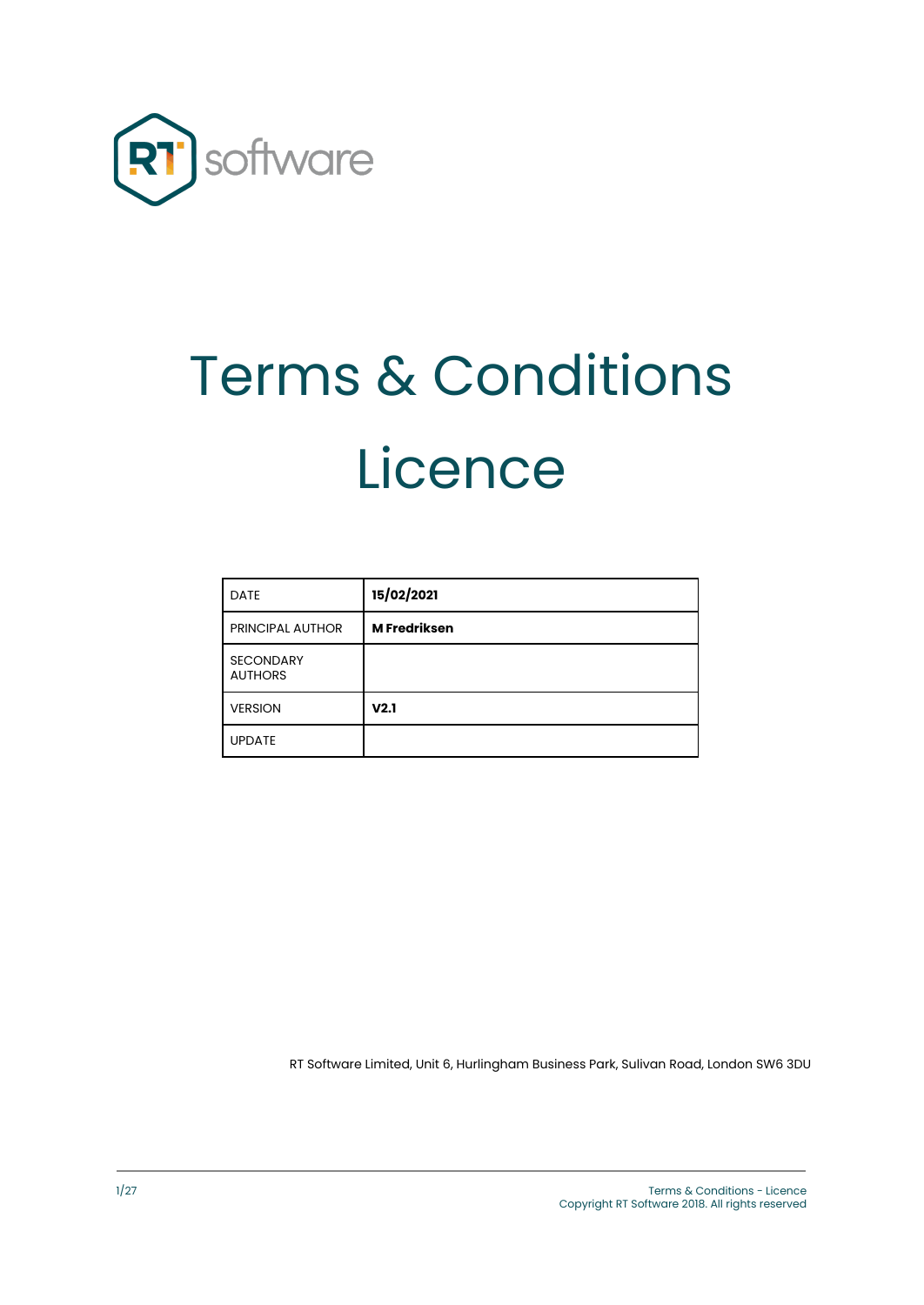## **1. Entering into a Licence Agreement with RTSW**

1.1 Unless otherwise agreed in writing by RTSW these Terms and Conditions (as revised or replaced under Condition 1.7) apply to all software and services supplied by RTSW to the exclusion of any other terms and conditions. That exclusion applies to any terms and conditions proposed by the Licensee or included in any purchase order issued by the Licensee.

1.2 Following a request from a prospective Licensee to provide software or services, RTSW normally issues a quotation. That quotation is open to acceptance by the prospective Licensee for 30 days after its date. RTSW reserves the right not to issue any quotation, as it sees fit, without having to give any reason.

1.3 If the prospective Licensee accepts RTSW's quotation within that 30 day period, a contract between the Licensee and RTSW will be formed for the supply of the software and services listed in that quotation and, unless otherwise agreed in writing by RTSW, that contract will be subject to these Terms and Conditions.

1.4 If the prospective Licensee: asks RTSW to proceed to supply any of the software and services listed in a quotation; gives RTSW delivery instructions for any software or services; or issues any purchase order for any software or services, the prospective Licensee will be deemed to have accepted RTSW's quotation.

1.5 If a prospective Licensee does not accept RTSW's quotation within that 30 day period, but later purports to accept it, the purported acceptance will be an offer to treat. If a prospective Licensee places an order with RTSW without RTSW first having issued a quotation, that order will be an offer to treat. In either of those circumstances a contract will only come into existence if and when RTSW accepts the Licensee's offer. RTSW may decline the prospective Licensee's offer as RTSW sees fit.

1.6 Each offer made by the Licensee and accepted by RTSW and each quotation issued by RTSW and accepted by the Licensee will form a separate contract.

1.7 RTSW may revise these Terms and Conditions at any time by publishing new or revised Terms and Conditions on its website. However, the new or revised Terms and Conditions will only apply to the supply of software and services pursuant to any quotation accepted by the Licensee after the new or revised Terms and Conditions have been published on RTSW's website.

1.8 If the contract for the supply of any service or the licence of any software is renewed or extended, RTSW's Terms and Conditions in force at the time of renewal or extension will apply to the supply of that service or the licence of that software (as the case may be).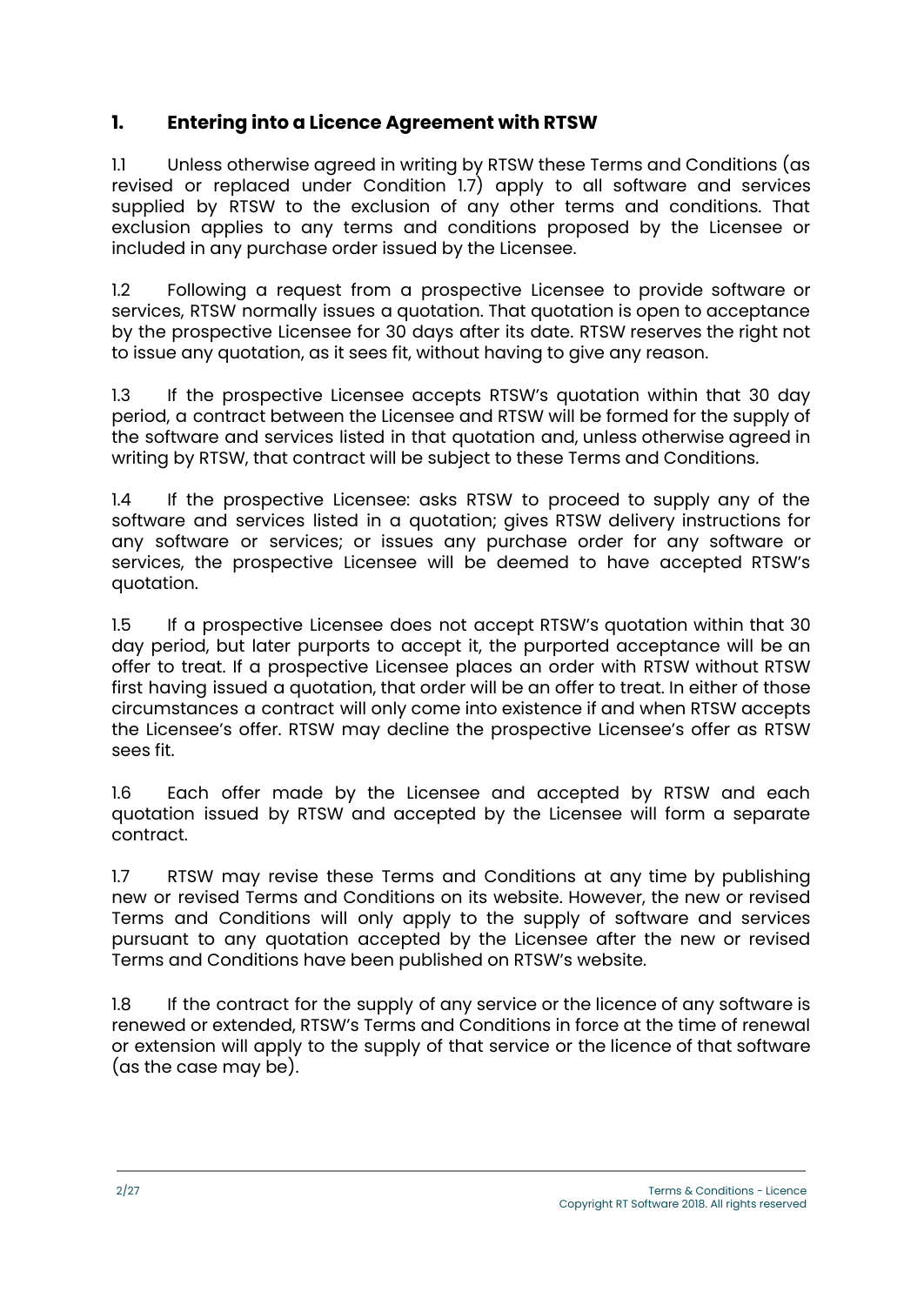1.9 If there is any conflict or inconsistency between these Terms and Conditions and any quotation issued by RTSW, the quotation will prevail; if there is any inconsistency between these Terms and Conditions and any other content on RTSW's website, these Terms and Conditions will prevail.

1.10 Right to Cancel: If Licensee is a consumer, i.e. if it orders any software or service for purposes outside its business; it would normally have a right to cancel under the Distance Selling Regulations within 7 clear business days after the contract is formed. However, it agrees that RTSW may provide it with the Software and /or services within that period and that, if RTSW does so, it will not have that right to cancel. Should the Licensee exercise any right to cancel it must immediately return the Software to RTSW and destroy all copies of it.

1.11 RT Software Limited is a company registered in England under company number 5021140. Its registered office is at 3 Acorn Business Centre, Northarbour Road, Cosham, PORTSMOUTH, PO6 3TH and its VAT Number is GB837717986

1.12 If you wish to contact RTSW about this licence, please email us at sales@rtsw.co.uk.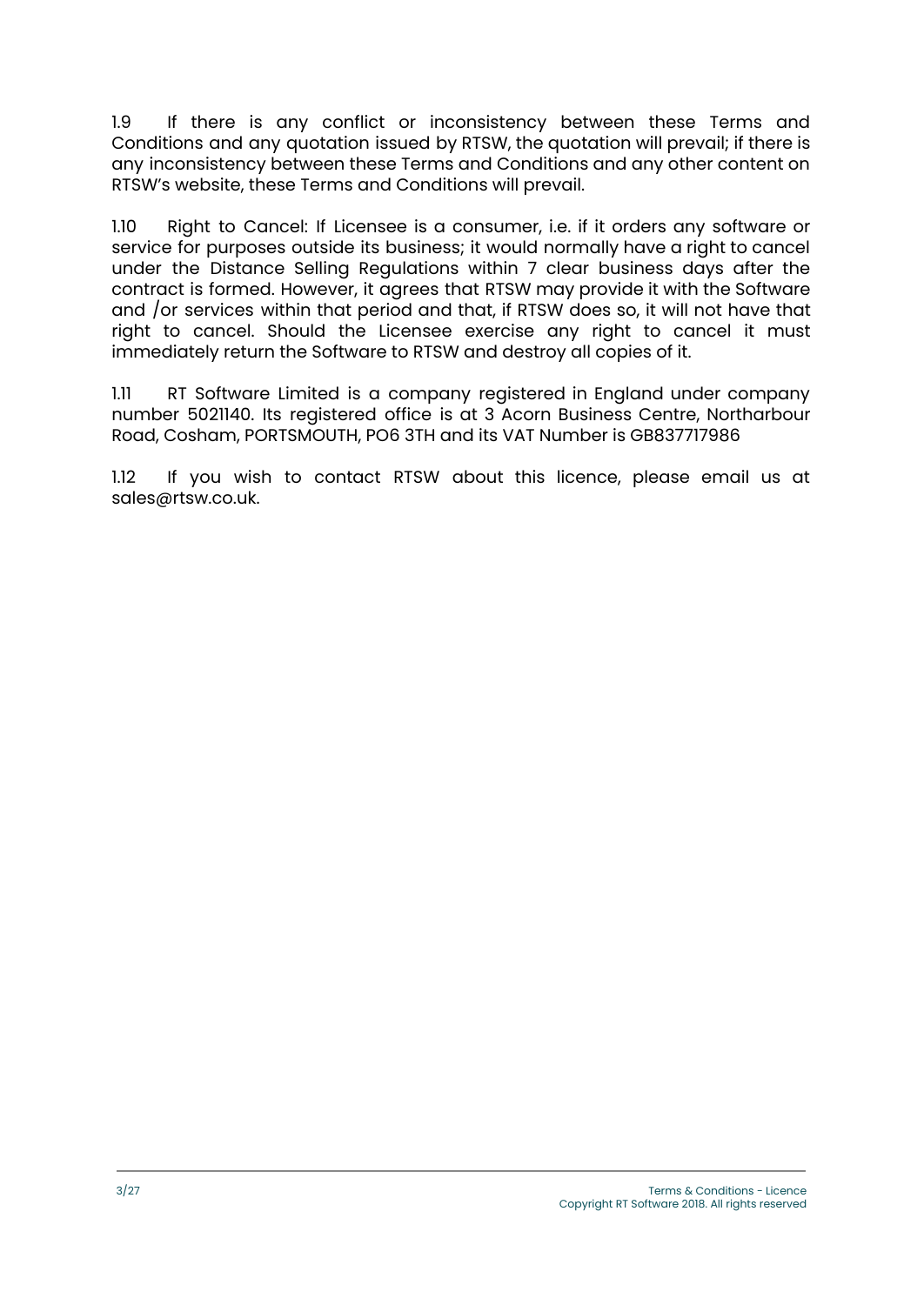# **2. Definitions and Interpretation**

2.1 In this Agreement the following expressions have the meaning set opposite:

| <b>The Acceptance Date</b>           | the date on which the Licensee accepts or is deemed<br>to have accepted the Software                                                                                                                                                                                                                                                                                     |
|--------------------------------------|--------------------------------------------------------------------------------------------------------------------------------------------------------------------------------------------------------------------------------------------------------------------------------------------------------------------------------------------------------------------------|
| this Agreement                       | these terms and conditions and, as amended from<br>time to time in accordance with Condition 12                                                                                                                                                                                                                                                                          |
| <b>Commercial</b><br><b>Purposes</b> | the use of the Software in a way that generates or<br>assists the Licensee to provide goods or services that<br>generate revenue including, without limitation, use in<br>connection with: the provision of consultancy services;<br>collaborative research and development with a<br>commercial party; the provision of commercial<br>research and development services |
| the Documentation                    | the guide and manual provided by RTSW                                                                                                                                                                                                                                                                                                                                    |
| the Dongle                           | the software key or other device supplied by RTSW to<br>the Licensee that allows the Licensee to use the<br>Software.                                                                                                                                                                                                                                                    |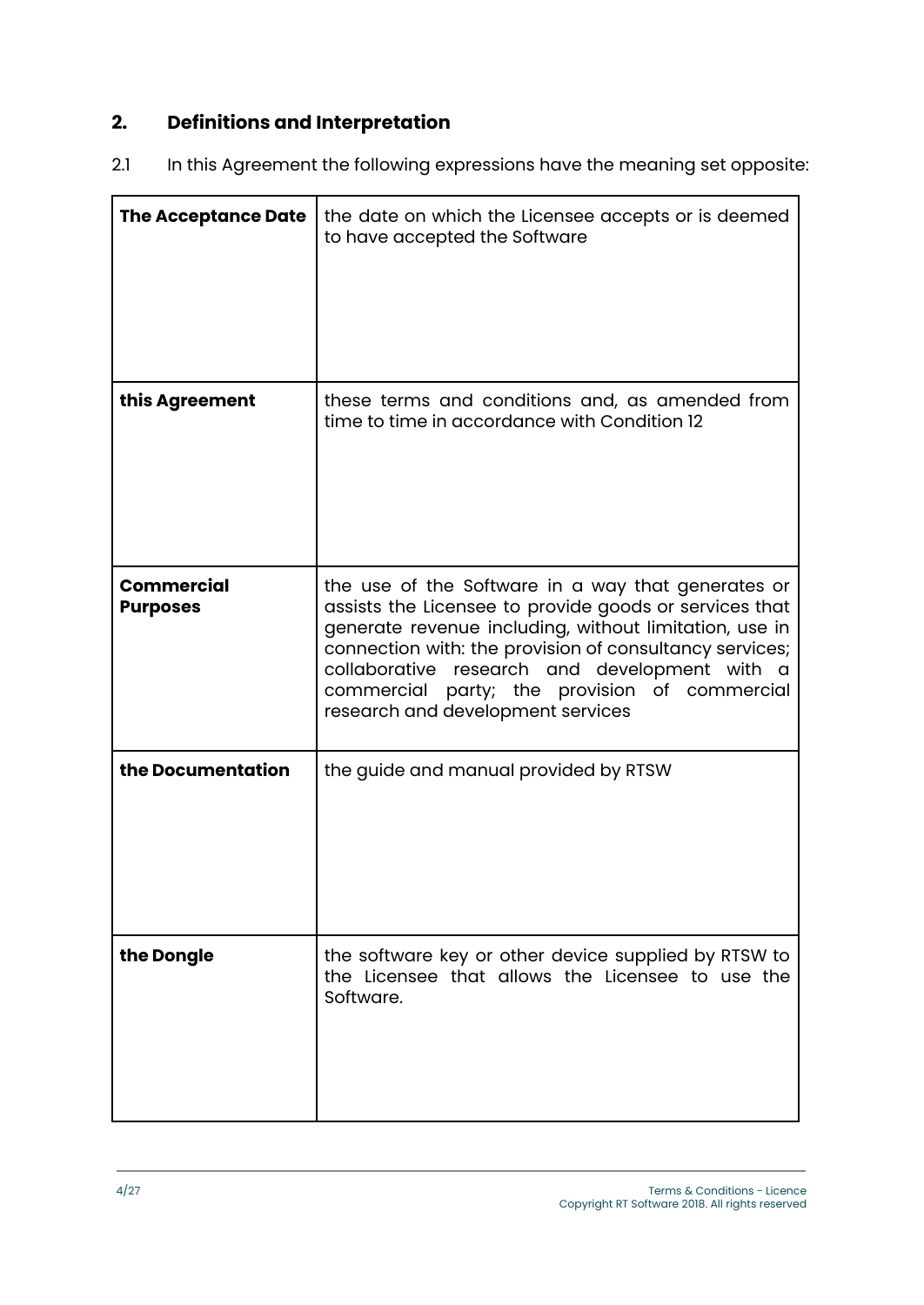| the Equipment                                 | the hardware and software specified from time to<br>time for use with the Software on RTSW's website.                                                                                                                                                                                                                                                                                                                                                                      |
|-----------------------------------------------|----------------------------------------------------------------------------------------------------------------------------------------------------------------------------------------------------------------------------------------------------------------------------------------------------------------------------------------------------------------------------------------------------------------------------------------------------------------------------|
| an Error                                      | a material failure of the Software to provide the<br>functions described in the Documentation                                                                                                                                                                                                                                                                                                                                                                              |
| <b>Intellectual Property</b><br><b>Rights</b> | any patent, copyright, trademark, trade name, service<br>mark, registered design, design right (registered and<br>unregistered), know-how, right of confidence, trade<br>secret, right to extract or exploit data, database rights,<br>any similar rights protected in any jurisdiction, whether<br>now existing or coming into existence at some future<br>date, any application for any of the above, and any<br>accrued rights of action in respect of any of the above |
| the Licensee                                  | the person that accepts the Quotation, and where that<br>person is an individual acting on behalf of a<br>company or organisation the Licensee is that<br>company or organisation                                                                                                                                                                                                                                                                                          |
| the Quotation                                 | the quotation issued by RTSW to the prospective<br>Licensee                                                                                                                                                                                                                                                                                                                                                                                                                |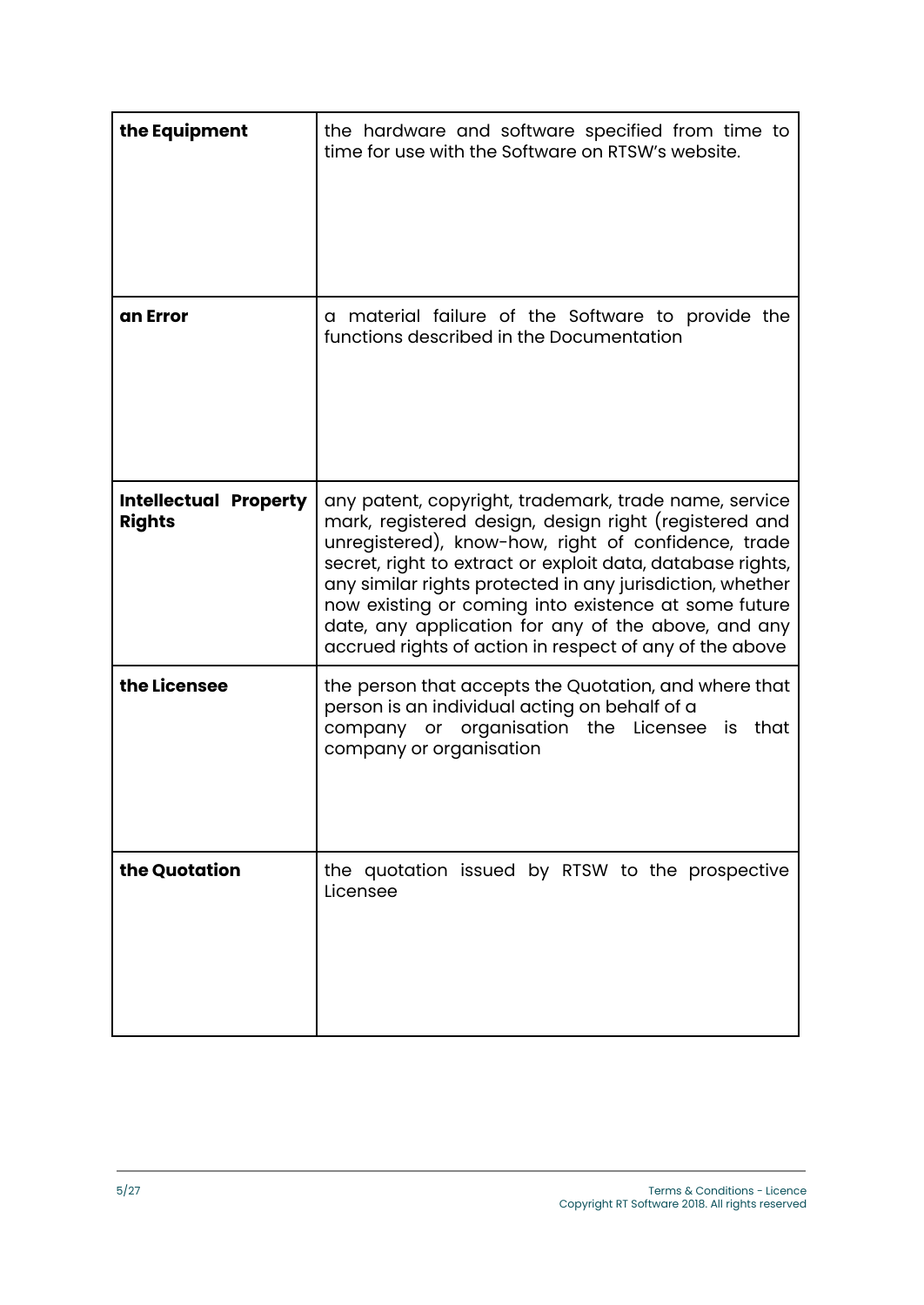| the Software         | the software (in object code) provided by RTSW to the<br>Licensee, as modified and updated by RTSW from time<br>to time |
|----------------------|-------------------------------------------------------------------------------------------------------------------------|
| the Start Date       | the date on which RTSW provides the Dongle to the<br>Licensee                                                           |
| the Support Services | the services described in Condition 5.2                                                                                 |
| <b>Working Hours</b> | 9 am to 5 pm (London time) Mondays to Fridays,<br>except bank, public or statutory holidays in<br>England               |

2.2 Any reference in this Agreement to a statute or regulation is to be construed as a reference to that statute or regulation as amended or re-enacted from time to time.

2.3 The Interpretation Act 1978 applies to this Agreement as if this Agreement were an enactment.

2.4 The headings in this Agreement are for ease of reference only; they do not affect its interpretation or construction.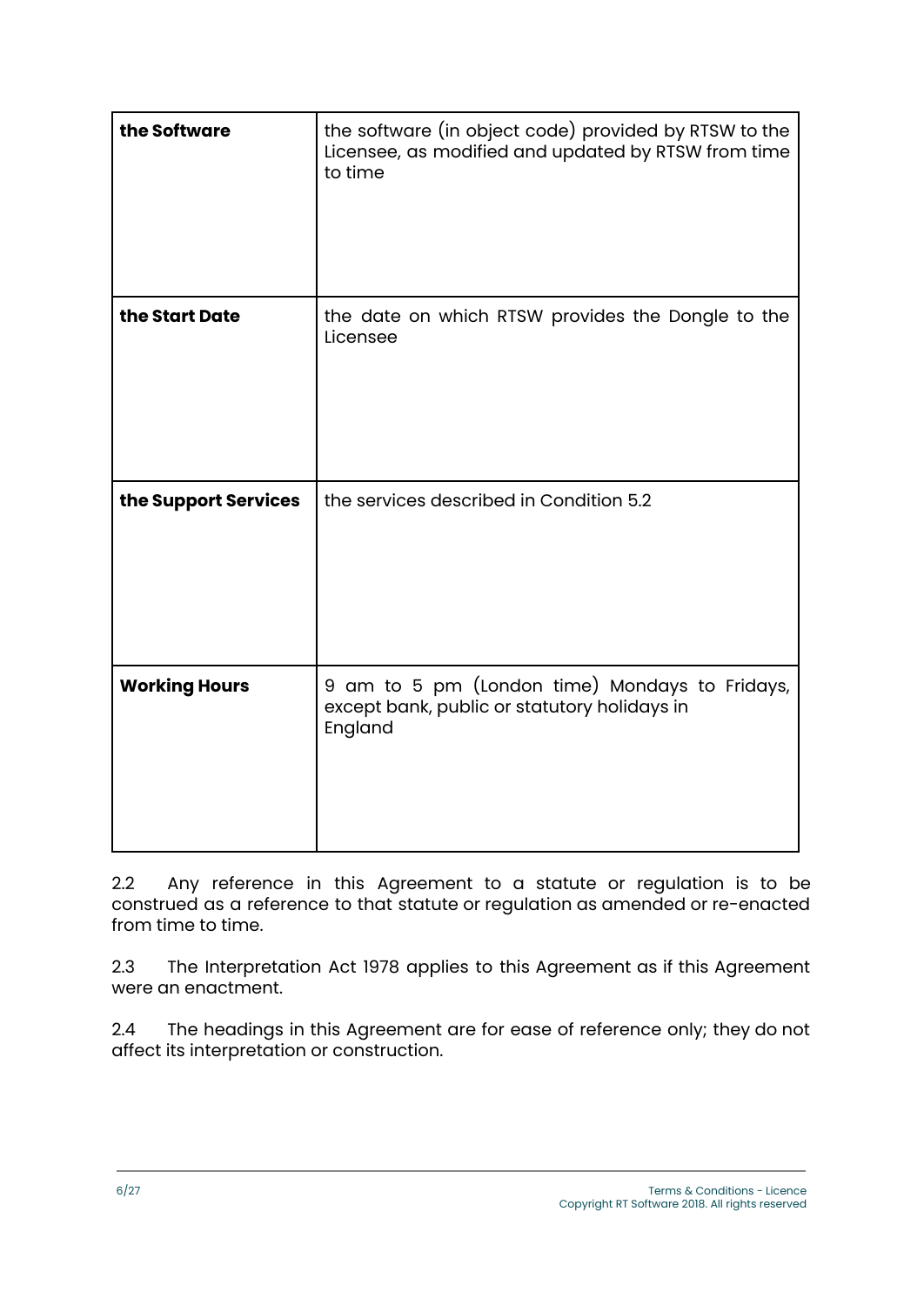#### **3. Licence**

3.1 The Licensee may use the Software only on the terms and conditions set out in this Agreement and the Quotation. The licence is non-exclusive and non-transferable.

3.2 The Software is supplied as a dongle-protected runtime package. The Licensee may download the Software from RTSW's website, but it will not be able to use it unless it has obtained a Dongle for each copy of the Software from RTSW.

3.3 The licence will begin on the Start Date. If the Quotation states that the licence is an indefinite licence1, the licence will continue until terminated under Condition 4.3, 8.2.6 or 9.1. If the Quotation states that the licence is an annual licence, it will automatically renew on each anniversary of the Start Date until it is terminated by RTSW or the Licensee giving the other at least 30 days' notice of termination to expire on any anniversary of the Start Date.

3.4 Only the Licensee and its employees may use the Software and then only for the Licensee's internal business purposes. The Licensee must not transfer the Software or share its use with anyone else. Nor may the Licensee use it for anyone else's benefit (including, without limitation, using it to provide bureau, outsourcing or application services or facilities management services). If the Quotation states that the licence is granted for academic purposes, the Licensee may not use the Software for any Commercial Purpose. The Licensee may not sub-license the use of the Software.

3.5 The Licensee may not copy the Software except to make a reasonable number of back-up copies, and a back-up copy may be used only by substituting it for the original copy of the Software supplied to the Licensee, for testing the Software and its integration with other applications, and for testing and implementing the Licensee's disaster recovery or business contingency procedures. The Licensee must keep each back-up copy in a secure place, in the Licensee's possession, and under its control, at all times.

3.6 The Licensee must ensure that every copy of any of the Software bears the copyright and other proprietary notices on the original copy of the Software. The Licensee must not remove, obliterate or modify any of those notices.

3.7 The Licensee may not modify or translate the Software, or combine it with, or incorporate it in, any other software. If anyone except RTSW, or its agent, modifies the Software, RTSW will be released from any obligation to provide any Support Services; and RTSW will be entitled to raise, and the Licensee will pay, RTSW's additional charges for any services RTSW may provide in respect of the modified Software.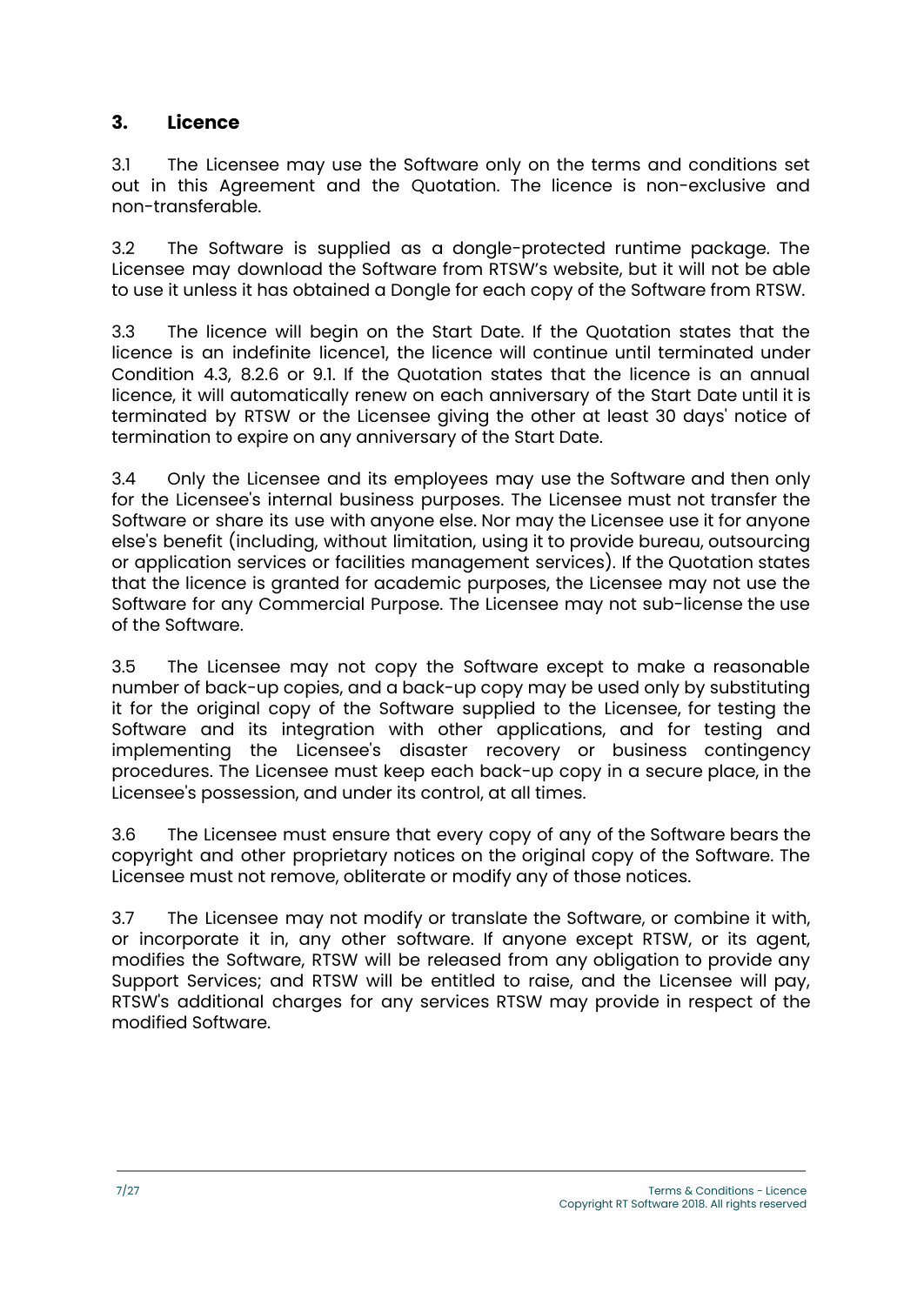3.8 Except as permitted under the European Software Directive or any legislation implementing that Directive, the Licensee must not reverse engineer any of the Software to determine any design structure, concepts or methodology behind the Software, or to incorporate it in any other software or any product, or for any other purpose.

3.9 Portions of the Software are linked against LGPL libraries as defined under setion 5 of the LGPL (http://www.gnu.org/copyleft/lesser.html#SEC3). Any or all of the libraries are available from support@rtsw.co.uk.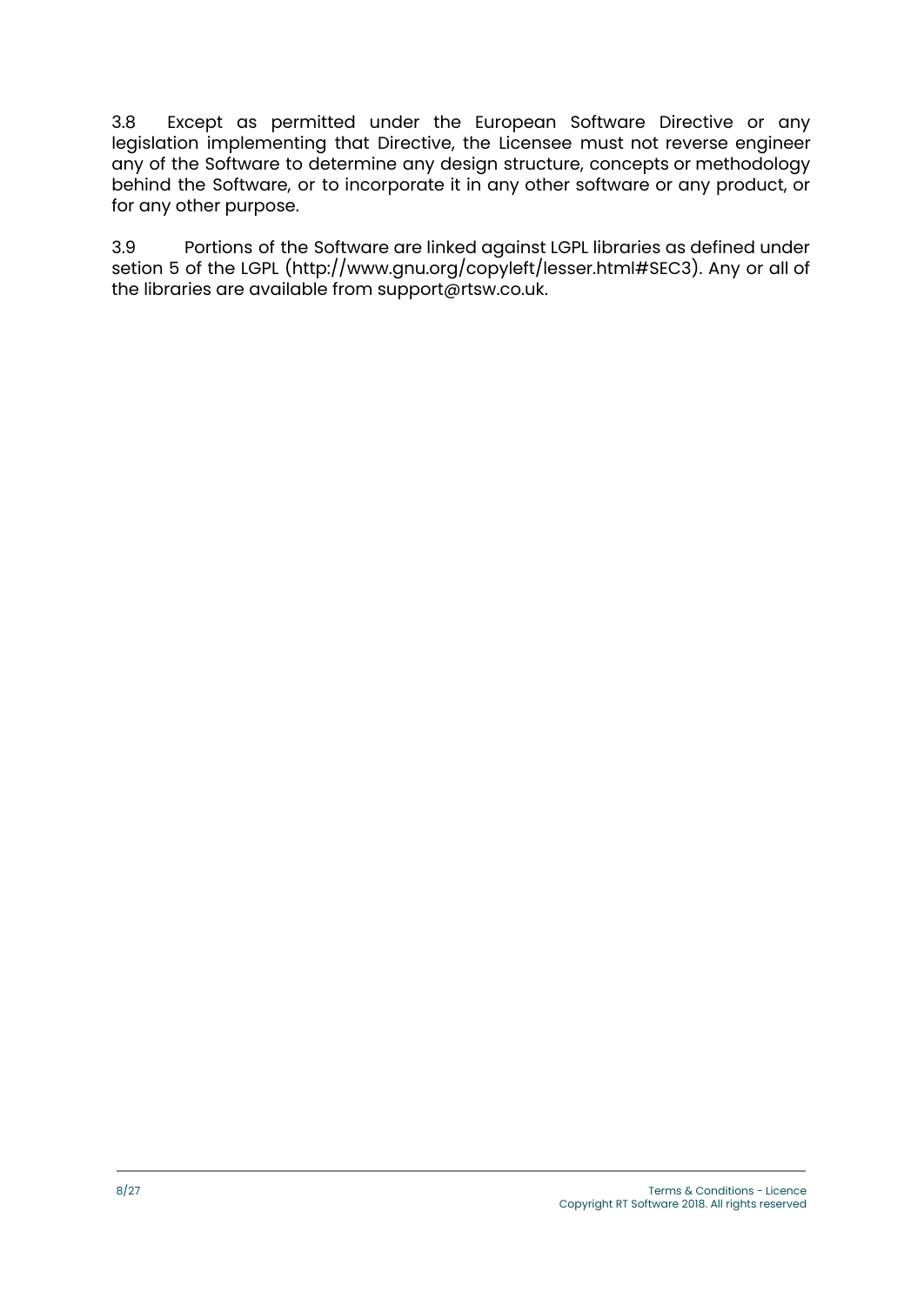### **4. Testing**

4.1 The Licensee will have 30 days following the Start Date to test the Software for Errors. If the Licensee discovers an Error, it must notify RTSW of this before the end of that 30 day period, and give RTSW a reasonable opportunity to correct the Error, and to re-supply the corrected Software. The Licensee will then have another 30 day period to repeat the Licensee's tests on the Software. If after a period of 90 days after the Start Date, RTSW has not been able to correct the Errors notified to it, the Licensee may, by giving RTSW notice, reject the Software. If the Licensee rejects the Software, the licence fees paid by the Licensee under this Agreement will be refunded.

4.2 If the Licensee has not notified RTSW of any Error within the initial or (if applicable) any subsequent 30 day period, the Licensee will be deemed to have accepted the Software. If the Licensee begins live or production use of the Software, that is if the Licensee uses it for any purpose except for testing it, the Licensee will be deemed to have accepted the Software.

4.3 RTSW's refund of any licence fees under Condition 4.1 will be in full and final settlement of any liability RTSW may have to the Licensee (under this Agreement or under any other agreement in connection with the licensing, supply, development, implementation, configuration, support or maintenance of the Software) and will automatically terminate the Licensee's right to use the Software and this Agreement.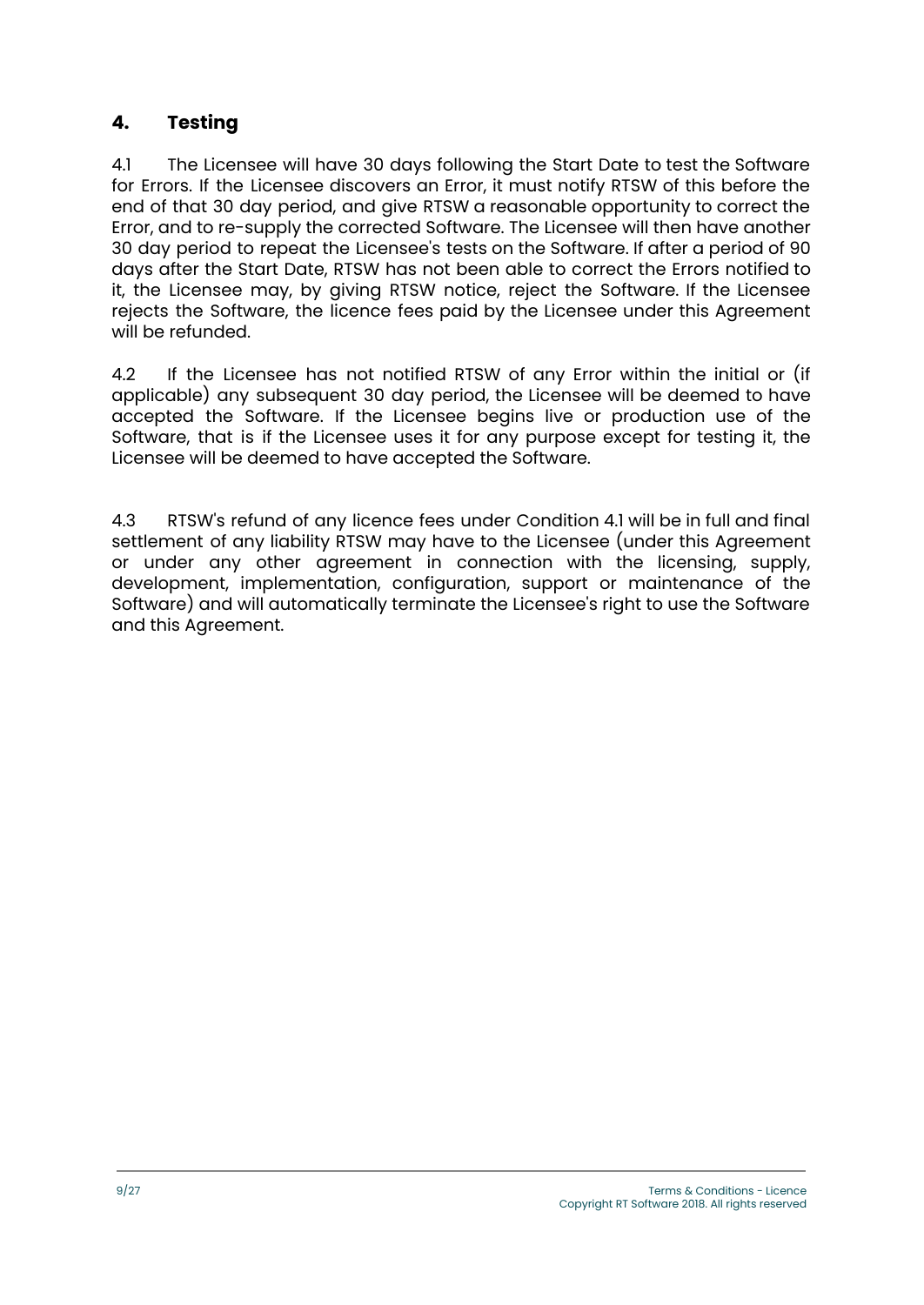#### **5. Support Services**

5.1 For so long as the Licensee pays all support fees due to RTSW, RTSW will provide the Support Services until the expiry of not less than 30 days' notice from RTSW or the Licensee to the other, to the effect that Support Services will no longer be supplied or be required, or (if earlier) the termination of this Agreement. Any notice given under this condition must expire on an anniversary of the Start Date. If the Licensee terminates Support Services and later wants RTSW to provide Support Services, the Licensee must pay RTSW fees for Support Services for the period during which Support Services were not provided.

5.2 The Support Services are:

5.2.1 the provision during Working Hours of a help desk for the purpose of advising the Licensee by telephone in relation to problems encountered in using the Software;

5.2.2 the provision of any Error corrections to the Software issues by RTSW to licensees of the Software generally from time to time: and

5.2.3 the provision of any updates to the Software issued by RTSW to licensees generally from time to time, subject to any restrictions or limitations on the Support Services notified by RTSW to the licensee from time to time.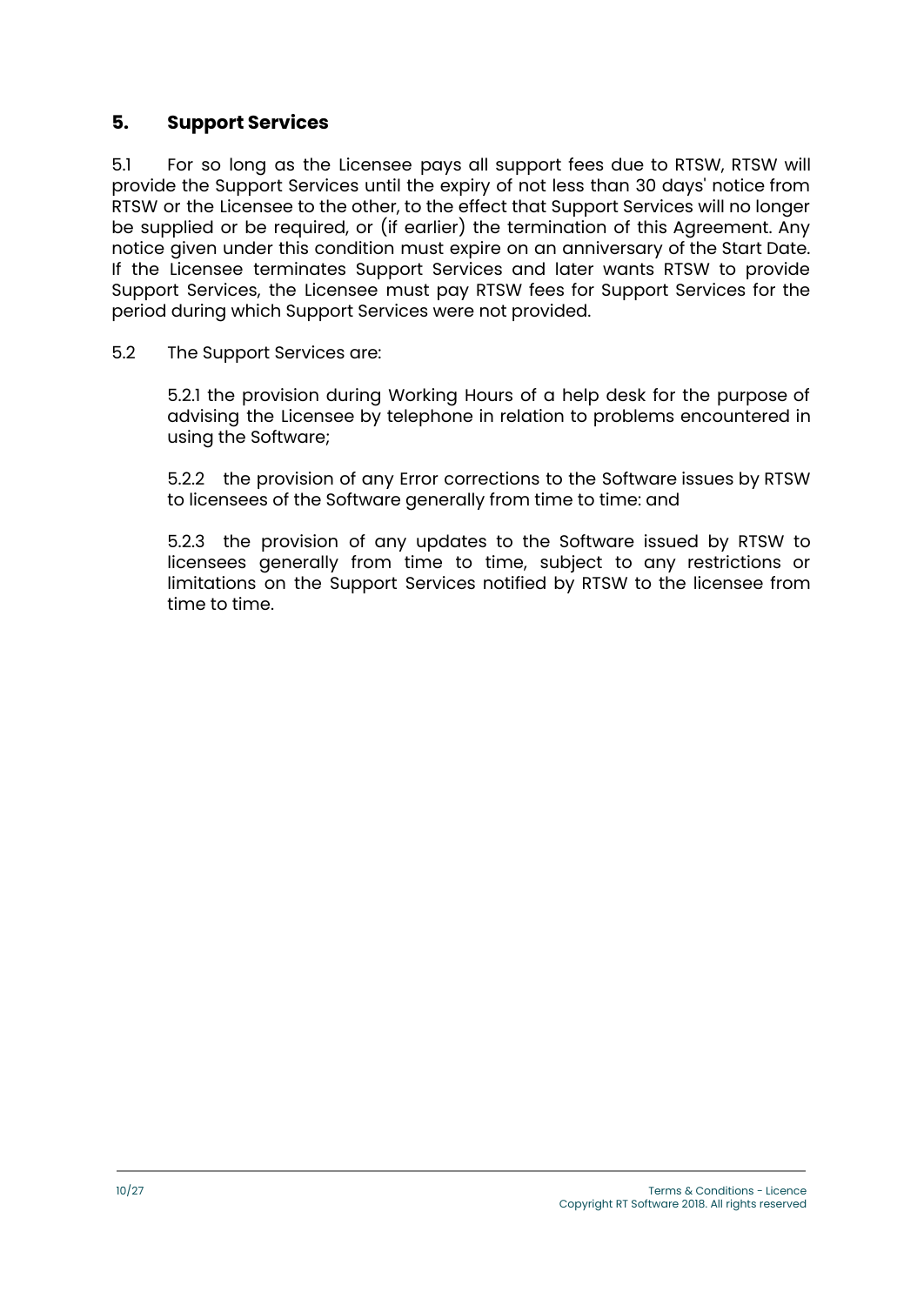#### **6. Charges**

6.1 The Licensee will pay RTSW licence fees and support fees for the Software calculated by reference to RTSW's price list in force at the Start Date, subject to revision under Condition 6.2.

6.2 RTSW may revise any annual licence fees and any support fees with effect from any anniversary of the Start Date by giving the Licensee not less than 30 days' notice. As from the expiry of that notice, the Licensee will pay RTSW those revised fees.

6.3 The Licensee will reimburse RTSW for all travel, subsistence and other expenses incurred by its employees or contractors in providing the Software or any services to the Licensee.

6.4 All fees and charges payable under this Agreement are exclusive of any value added, sales or other taxes on the supply to the Licensee of any goods or services. The Licensee will pay these in addition to the licence fees, support fees and other charges payable under this Agreement.

6.5 The Licensee will pay RTSW all fees and charges payable under this Agreement within 30 days after the date of RTSW's invoice. RTSW may, without prejudice to any other right or remedy, terminate this Agreement, or suspend work under it if, within 14 days after receiving written notice of the Licensee's failure to pay in accordance with the terms of this condition, the Licensee still fails to make those payments in full. (N.B. if a reseller is contracting with the Licensee to provide support, this clause will not be applicable).

6.6 The Licensee will pay RTSW, on demand; interest calculated in accordance with the Late Payment of Commercial debts (Interest) Act 1998, on all monies due to RTSW and not paid within 30 days after the date of RTSW's invoice. The Licensee will also pay RTSW's expenses (on an indemnity basis) in connection with the Licensee's failure to pay any fees or charges when due, including (but not limited to) legal expenses and the costs of collection.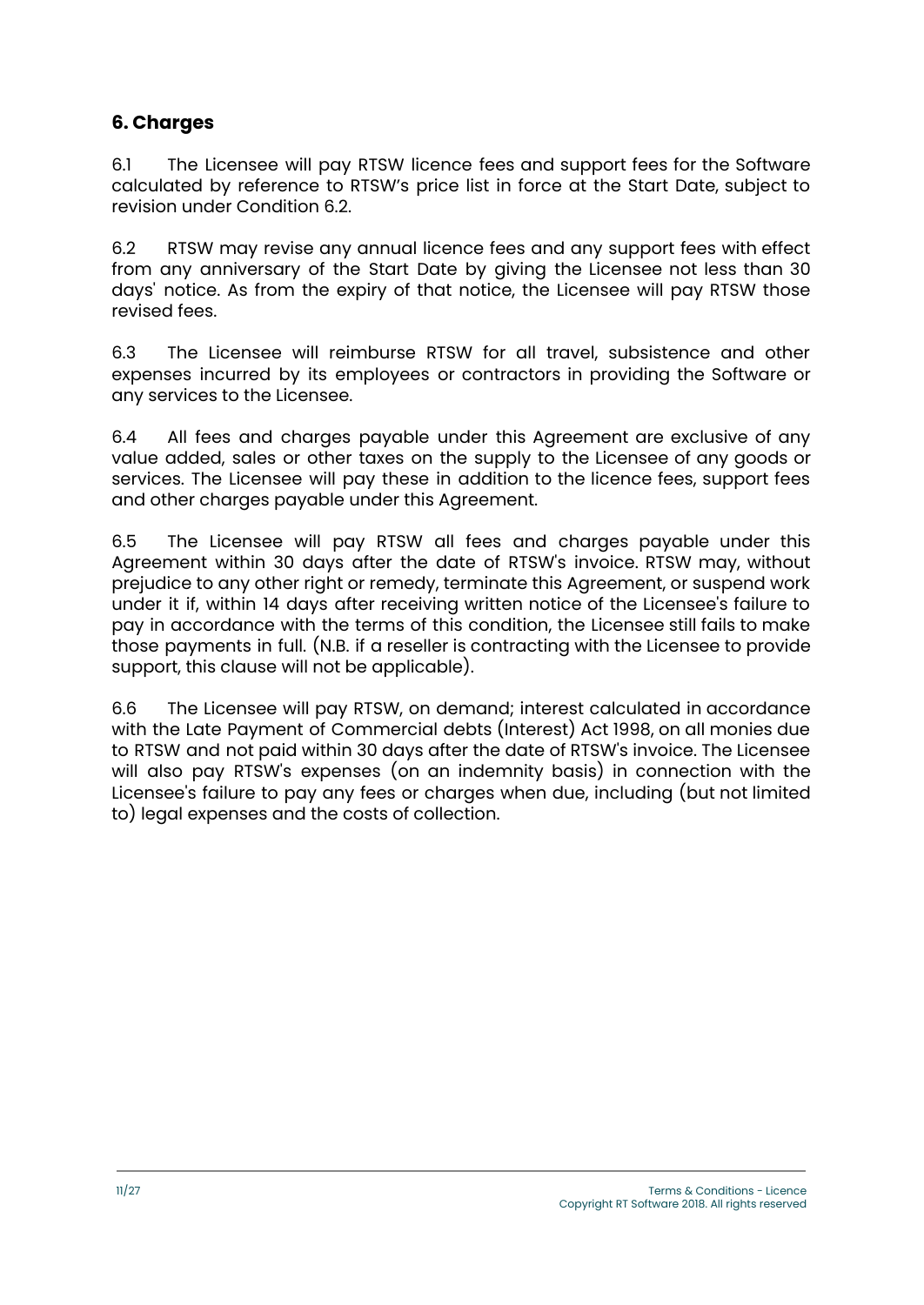# **7. Warranties**

7.1 RTSW warrants to the Licensee that RTSW is the owner of the Intellectual Property Rights in the Software or that it has the right to license the Licensee to use the Software.

7.2 RTSW warrants to the Licensee that the Software, as delivered by RTSW to the Licensee, will, for 30 days after the Start Date, function substantially in accordance with the Documentation when properly used on the Equipment.

7.3 Provided the Licensee provides a copy of its data and anything else needed to reconstruct the problem, RTSW will investigate any purported breach of warranty reported by the Licensee in writing within the period specified in Condition 6.2 and, where appropriate, RTSW will endeavour to correct any Error within a reasonable time, or to provide avoidance or remedial information, or RTSW will refund the licence fee paid by the Licensee for the Software.

7.4 RTSW's refund of any licence fees under Condition 7.3 will be in full and final settlement of any liability RTSW may have to the Licensee (under this Agreement or under any other agreement in connection with the licensing, supply, development, implementation, configuration, support or maintenance of the Software) and will automatically terminate the licence.

7.5 RTSW will not be liable under any warranty or any other provision of this Agreement to the extent that any failure of the Software to comply with any warranty, or to the extent that any error, defect, bug or deficiency in the Software, or RTSW's failure to correct or delay in correcting it, results from the Licensee not having complied with its obligations under this Agreement, or from any other act or omission on the Licensee's part, or on the part of any third party. In particular, RTSW will not be liable if any modification has been made to any of the Software by anyone except RTSW.

7.6 RTSW will not be liable under any warranty or under any other provision of this Agreement to the extent that any loss or damage is caused by the Licensee's failure to implement, or the Licensee's delay in implementing, any upgrade, update, new release, revision, version or modification of the Software which would have remedied

or mitigated the effects of any error, defect, bug or deficiency.

7.7 When notifying RTSW of an Error the Licensee must provide a documented example of it and all other information and materials needed to reproduce it including, without limitation, an example of where and when the Error occurred and a listing of the related input and output and a written explanation of the Error.

7.8 Because of the nature of software, RTSW does not warrant that the Software will be error free or that it will run without interruption, or that every error, defect, bug or deficiency can be or will be corrected.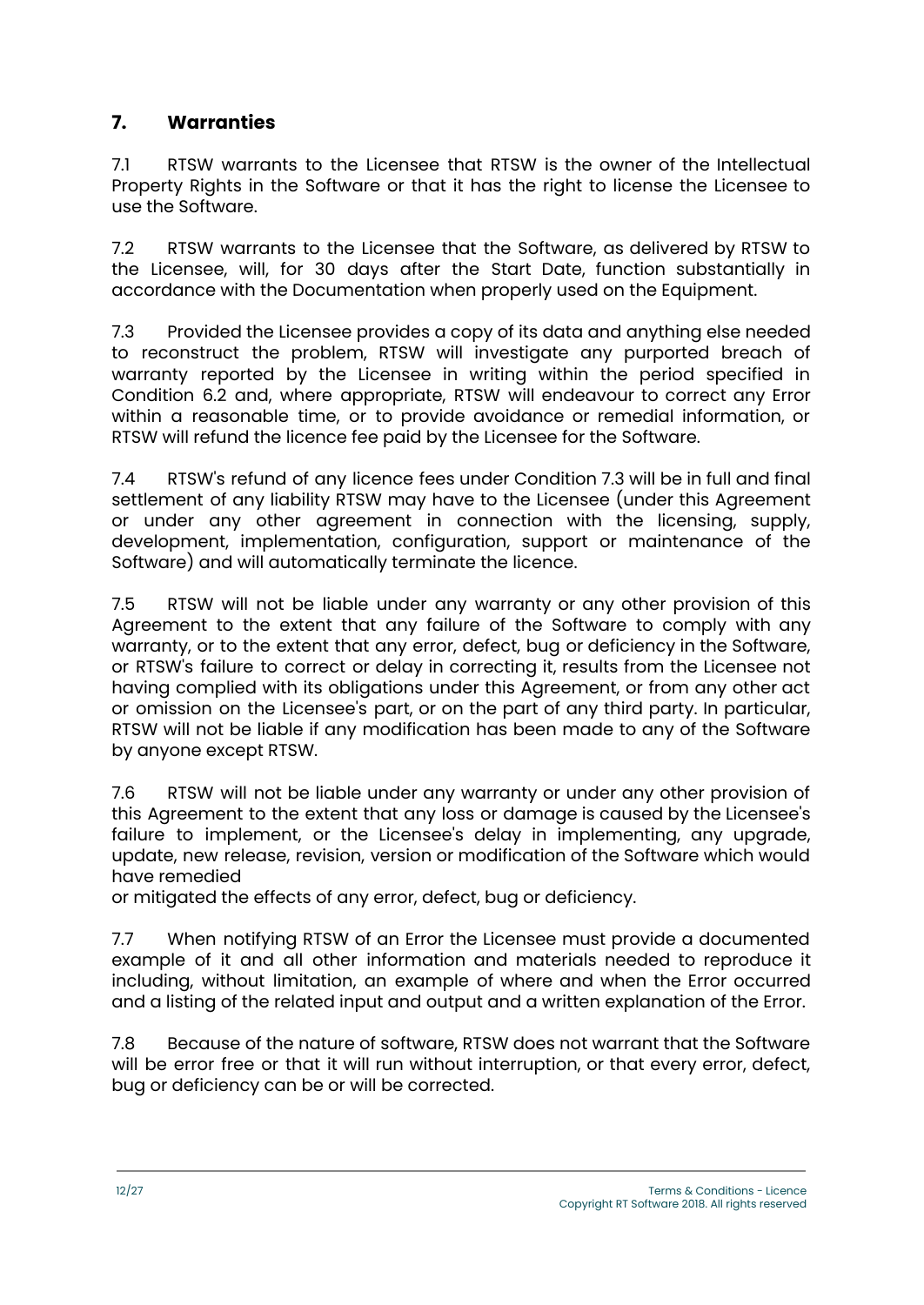7.9 RTSW warrants to the Licensee that RTSW will use reasonable skill and care in the performance of this Agreement.

7.10 The Licensee acknowledges that proper use of the Software is dependent on the Licensee and its staff exercising proper skill and care in inputting data into the Software and interpreting the output provided by the Software. RTSW will not be liable for the consequences of decisions taken by the Licensee on the basis of that output.

7.11 The express undertakings and warranties given by RTSW in this Agreement are in lieu of all warranties, conditions, terms, undertakings and obligations on the part of RTSW implied by statute, common law, custom, trade usage, course of dealing or in any other way. All of these are, to the extent permitted by law, excluded.

7.12 The Licensee warrants that it has not been induced to enter into this Agreement by any representation or by any warranty (whether oral, or in writing) except those specifically set out in this Agreement as warranties. The Licensee waives all claims for breach of any warranty and all claims for any misrepresentation, (negligent or of any other kind, unless made by RTSW fraudulently) which is not specifically set out in this Agreement as a warranty.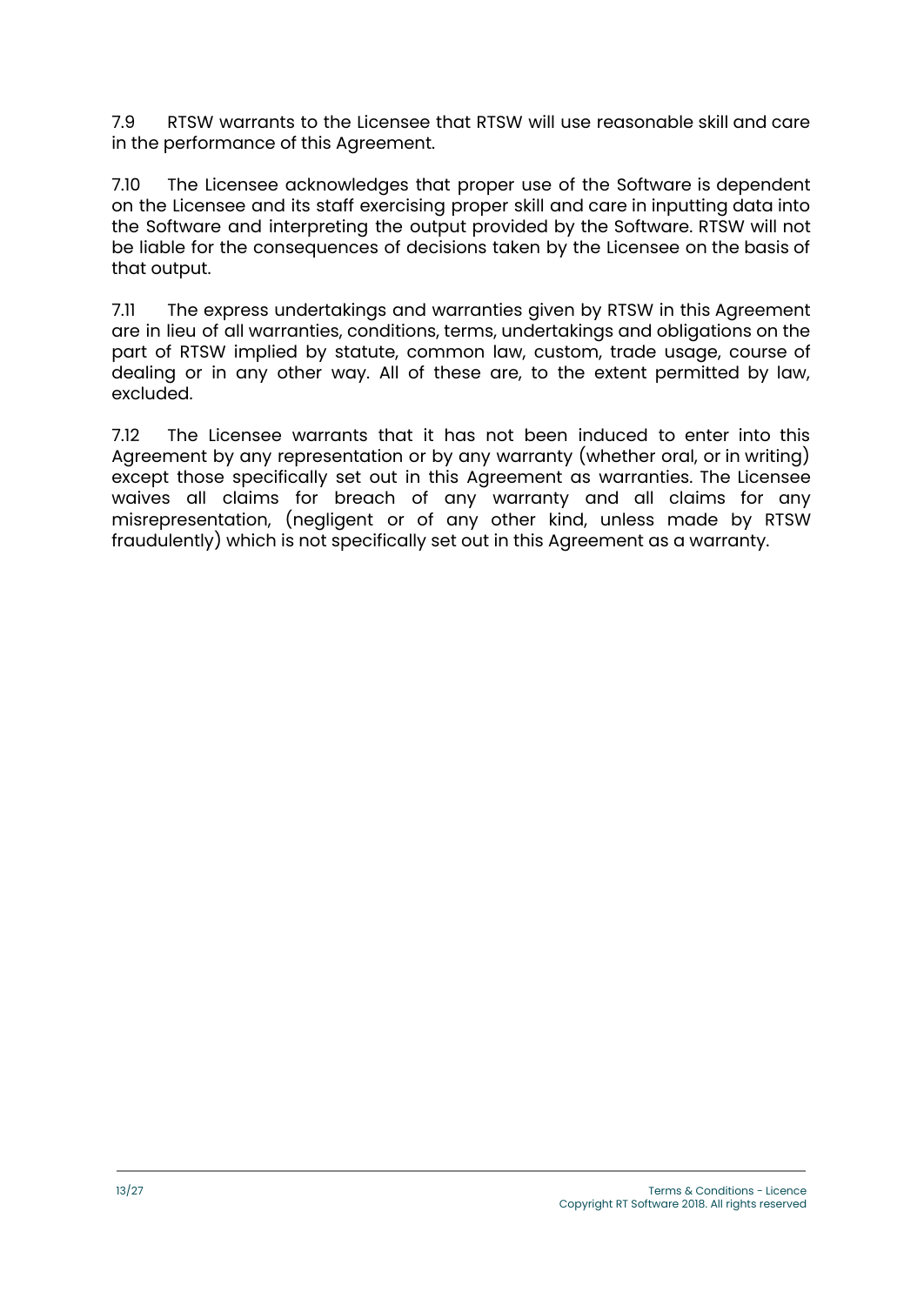#### **8. Intellectual Property Rights**

8.1 The Licensee acknowledges that all Intellectual Property Rights in the Software, as between the Licensee and RTSW, are and will remain RTSW's property or that of RTSW's licensors and that RTSW may license others to use them.

8.2 RTSW will indemnify the Licensee in respect of any damages and costs awarded against the Licensee by a court of competent jurisdiction on the grounds that the Software as RTSW supplied it to the Licensee infringes the copyright of any third party, provided that:

8.2.1 the Licensee immediately notifies RTSW of each and every claim that the Software infringes any Intellectual Property Rights;

8.2.2 the Licensee makes no admission or in any other way prejudices RTSW's defence or settlement of any such claim;

8.2.3 the Licensee gives RTSW complete control of the defence and settlement of each claim and all reasonable assistance with its defence and settlement;

8.2.4 the claim does not arise out of the Licensee's act or omission, or that of any third party, or any other circumstances outside RTSW's control;

8.2.5 the Licensee takes all reasonable steps to minimise the damages and costs which the court might award against it or RTSW in relation to the Licensee's use of the Software; and

8.2.6 RTSW may, at its option: modify the Software; or procure for the Licensee the right to continue to use the Software; or replace the Software; or terminate this Agreement and the licence and refund a proportion of the licence fees paid by the Licensee. That proportion will be calculated on the basis that the licence fees are pro-rated evenly over 3 years (or if the licence fees are paid annually, 1 year) beginning on the Start Date (or in the case of annual licence fees, an anniversary of that date) and that the refund will reflect the proportion of that period left to run as at termination under this Condition.

8.3 Condition 8.2 sets out all of RTSW's liabilities and obligations and all of the Licensee's remedies in relation to the Software infringing any Intellectual Property Rights and in relation to any breach of the warranty in condition 6.1.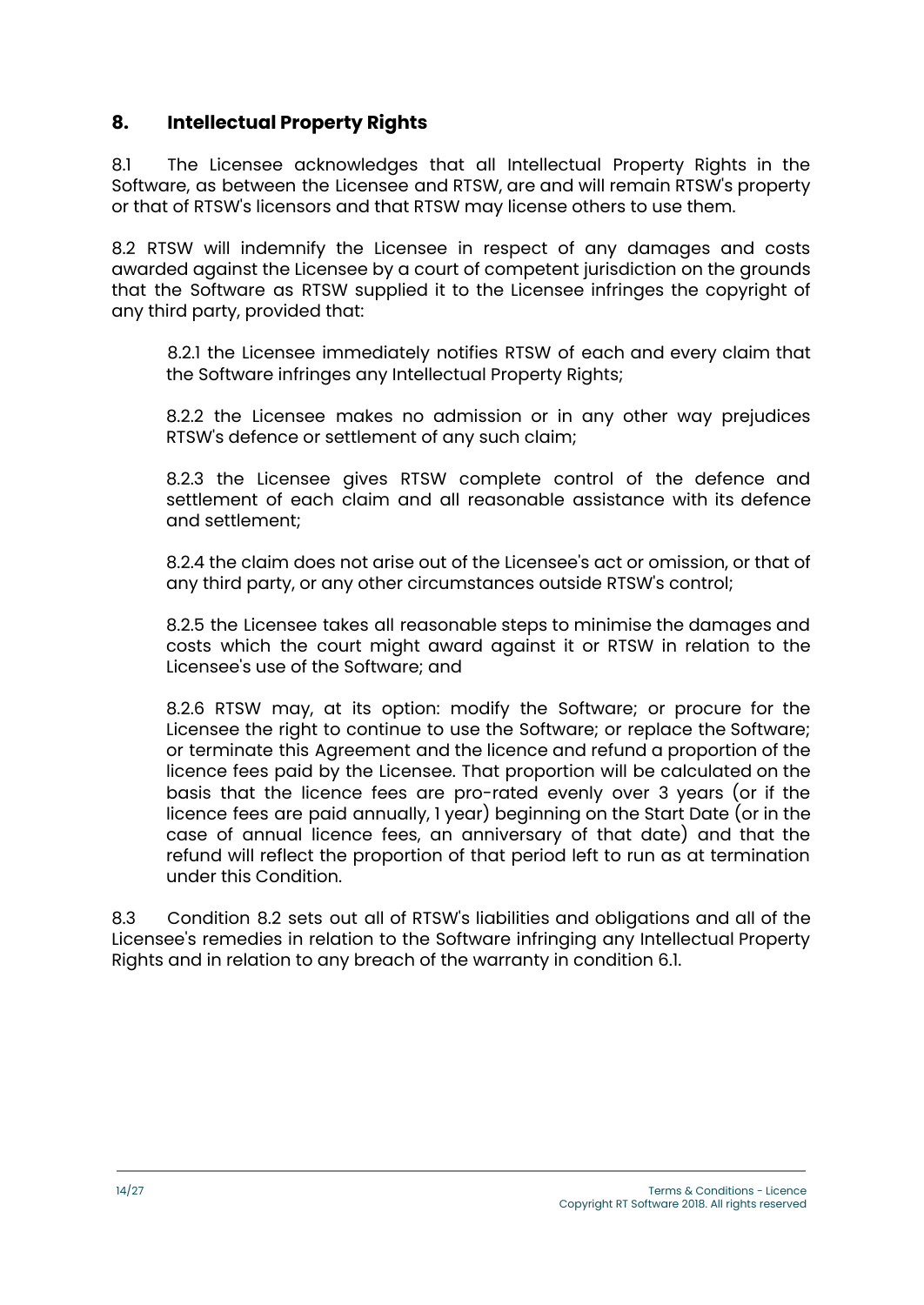### **9. Termination**

9.1 Either party may terminate this Agreement immediately on giving notice in writing to the other if:

9.1.1 the other commits any material breach of this Agreement and (in the case of a breach which is capable of being remedied) it has failed to remedy it, within 30 days after receiving notice requiring it to remedy the breach; or

9.1.2 the other has a receiver or administrative receiver appointed over it or over any part of its undertaking or assets, or it passes a resolution for winding-up (except for the purpose of a bona fide scheme of solvent amalgamation or reconstruction), or if a court of competent jurisdiction makes an order to that effect, or if it becomes subject to an administration order, or if it enters into any voluntary arrangement with its creditors, or if any similar process to any of the above is begun in any jurisdiction, or if it ceases or threatens to cease to carry on business.

9.2 RTSW may suspend its performance of this Agreement if any of the circumstances mentioned in condition 9.1 above arises in relation to the Licensee. That suspension will not prejudice RTSW's right later to terminate this Agreement, either for the same or for a different reason.

9.3 On the termination of this Agreement (however it happens), the Licensee's right to use the Software will immediately and automatically terminate, the Licensee will immediately return to RTSW all copies of the Software in the Licensee's possession or control, the Licensee will immediately erase all copies of it from any computer system in its possession or control, and the Licensee will certify to RTSW in writing that this has been done.

9.4 Any termination of this Agreement (however it happens) will not affect any accrued rights or liabilities of either party, nor will it affect the coming into force or the continuance in force of any provision of this Agreement which is expressly, or by implication, intended to come into or to continue in force on or after termination.

9.5 On the termination of this Agreement the Licensee will immediately pay RTSW for all work done before termination and for all expenses RTSW has incurred or has agreed to incur in connection with any work done or to be done for the Licensee.

9.6 Conditions 1, 2, 4.3, 6.5, 6.6, 7.4, 7.5, 7.6, 7.8, 7.10, 7.11, 7.12, 8.1, 8.3, 9.3, 9.4, 9.5, 9.6, 10, 12, 13, 14, 15, 16, 17, 18, 19 and 20 will survive the termination of this Agreement and continue indefinitely.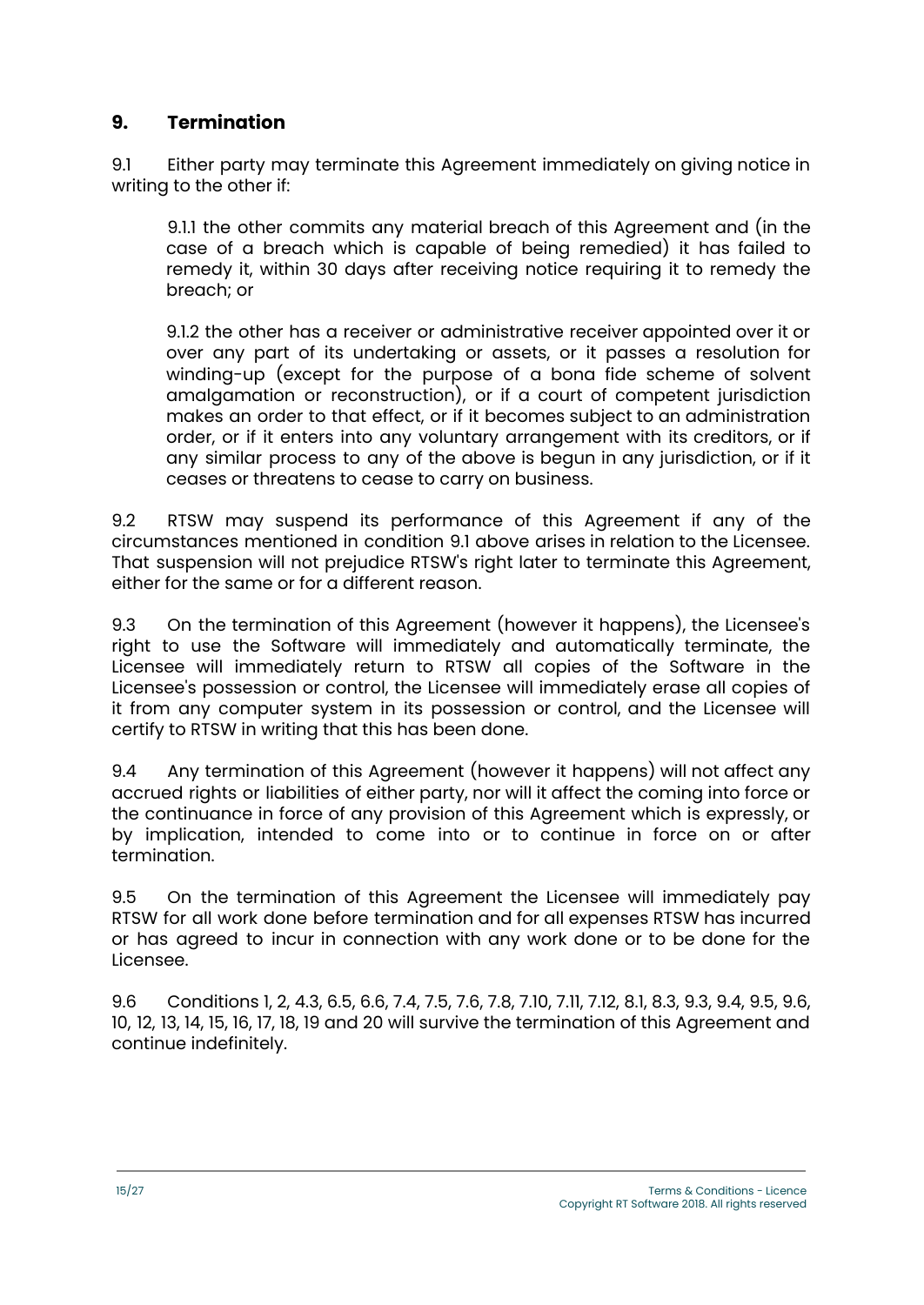#### **10. Confidentiality**

10.1 RTSW will keep confidential, and not use for any purpose except providing the Software and services to the Licensee, any confidential information which the Licensee discloses to RTSW relating to the Licensee's business or its clients and their affairs.

10.2 The Licensee will keep confidential, and not use for any purpose except exercising its rights under this Agreement, the Software, the Dongle, any information relating to the Software, and any information about RTSW's business, its financial affairs, its methodologies, strategies, plans, technology or its clients. The Licensee will notify RTSW immediately if the Licensee becomes aware of any unauthorised use of any of that information or of the Software by anyone. The Licensee will allow RTSW at any time to check that the Licensee's use of the Software is in accordance with this Agreement and, for that purpose; the Licensee irrevocably licenses RTSW, its employees and its agents, to enter any of the Licensee's premises.

10.3 The Licensee will not, without first obtaining RTSW's written consent, disclose any of the Software or any information protected by Condition 10.2 to anyone except:

10.3.1 the Licensee's employees, and then only to those employees who need to know or to have access to them in order to use the Software in accordance with this Agreement; or

10.3.2 the Licensee's auditors, HM Revenue and Customs, and any other person having a right, duty or obligation to know the Licensee's business, but then only in pursuance of that right, duty or obligation.

10.4 The Licensee will ensure that the people mentioned in Condition 10.3 are made aware, before the disclosure to them of any of the Software or any information protected by Condition 10.2, that it is confidential and that they owe a duty of confidence to RTSW. The Licensee will indemnify RTSW against all loss and damage which RTSW may sustain or incur as a result of the Licensee or its employees, or anyone who has access to any of the Software or any information protected by Condition 10.2 through the Licensee failing to comply with the provisions of Condition 10.

10.5 The Licensee will immediately notify RTSW if the Licensee becomes aware of any breach of confidence by anyone to whom the Licensee discloses the Software or any of the information protected by Condition 10.2, and the Licensee will give RTSW all assistance reasonably required by RTSW in connection with any action or proceedings which RTSW may institute against that person for breach of confidence.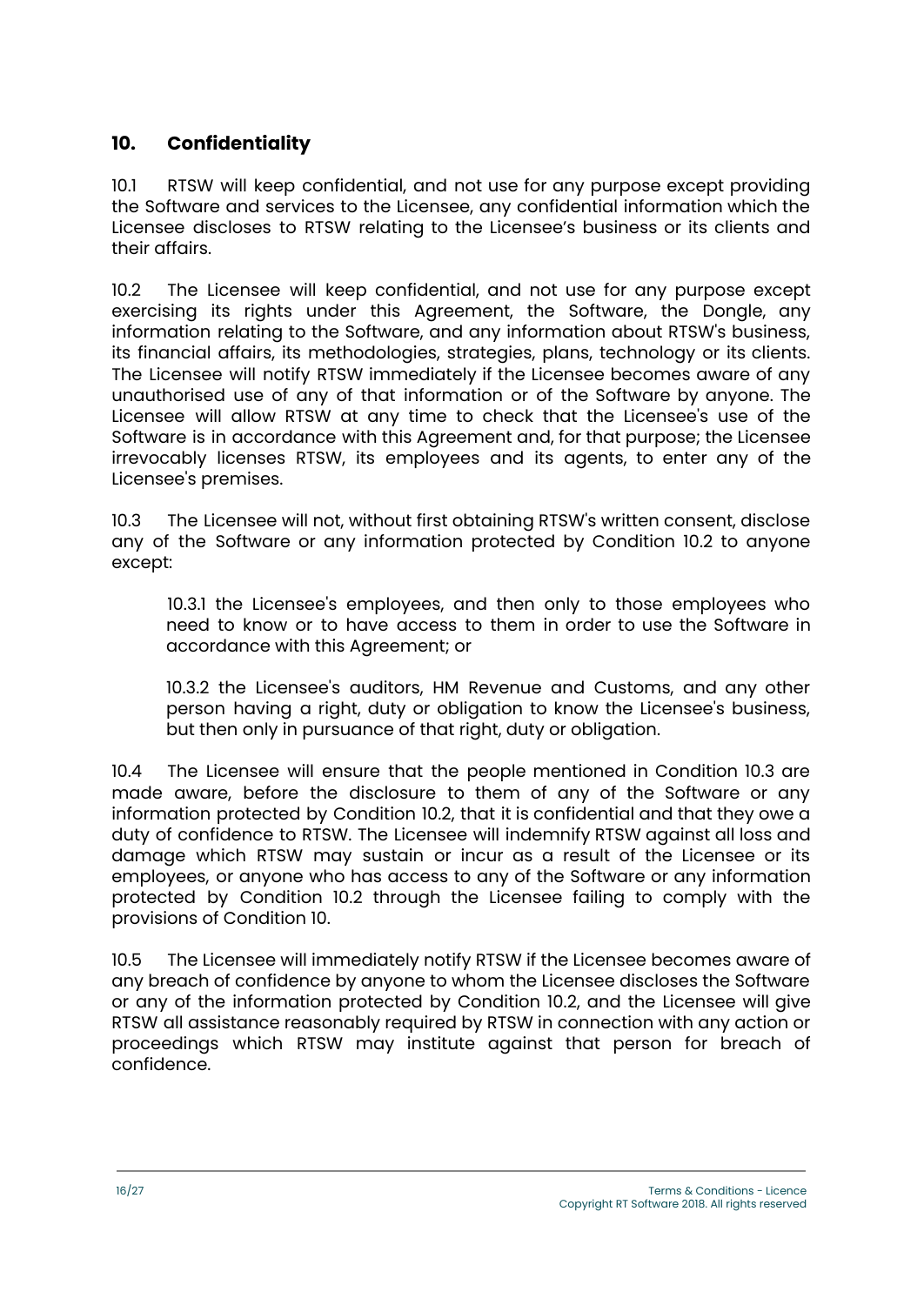10.6 The Licensee will effect and maintain adequate security measures to safeguard the Software, the Dongle and information protected by Condition 10.2 from access or use by any unauthorised person, will retain them and all copies of them under the Licensee's possession and control, will keep a full and accurate record of the Licensee's copying and disclosure of them, and will produce that record to RTSW from time to time on demand.

10.7 The provisions of Conditions 10.1 and 10.2 do not apply to any information which is in or comes into the public domain unless as a result of a breach of Condition 10.1 or 10.2.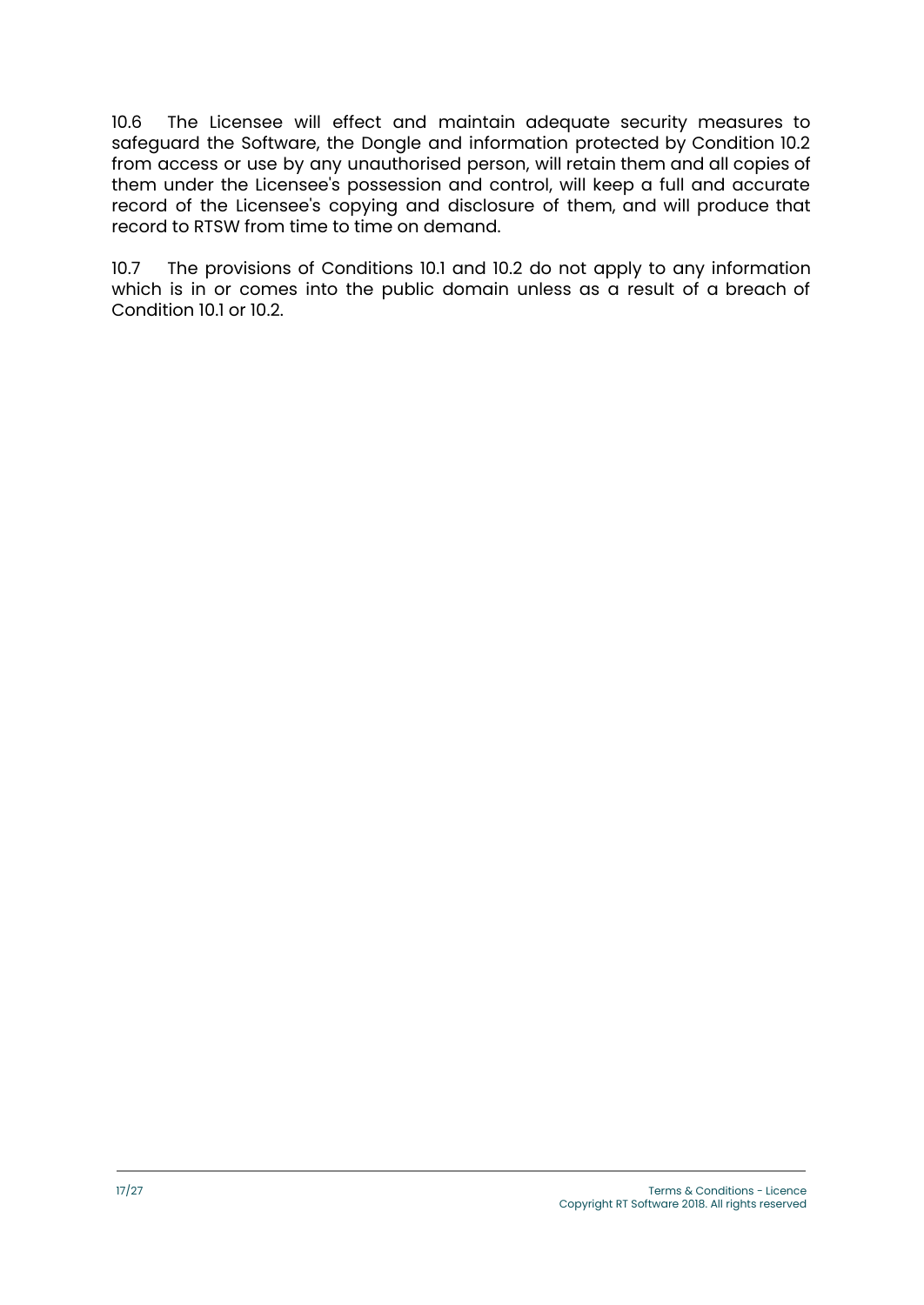#### **11. The Licensee's Information and Facilities**

11.1 The Licensee will provide RTSW, free of charge, with all information, materials, documentation, resources and facilities reasonably requested by RTSW to enable RTSW to perform this Agreement. The Licensee will ensure that its staff, contractors and other suppliers co-operate fully with RTSW and cause no delay. Where RTSW requests the Licensee to provide information or to take a decision, the Licensee will do so promptly and so as not to cause any delay.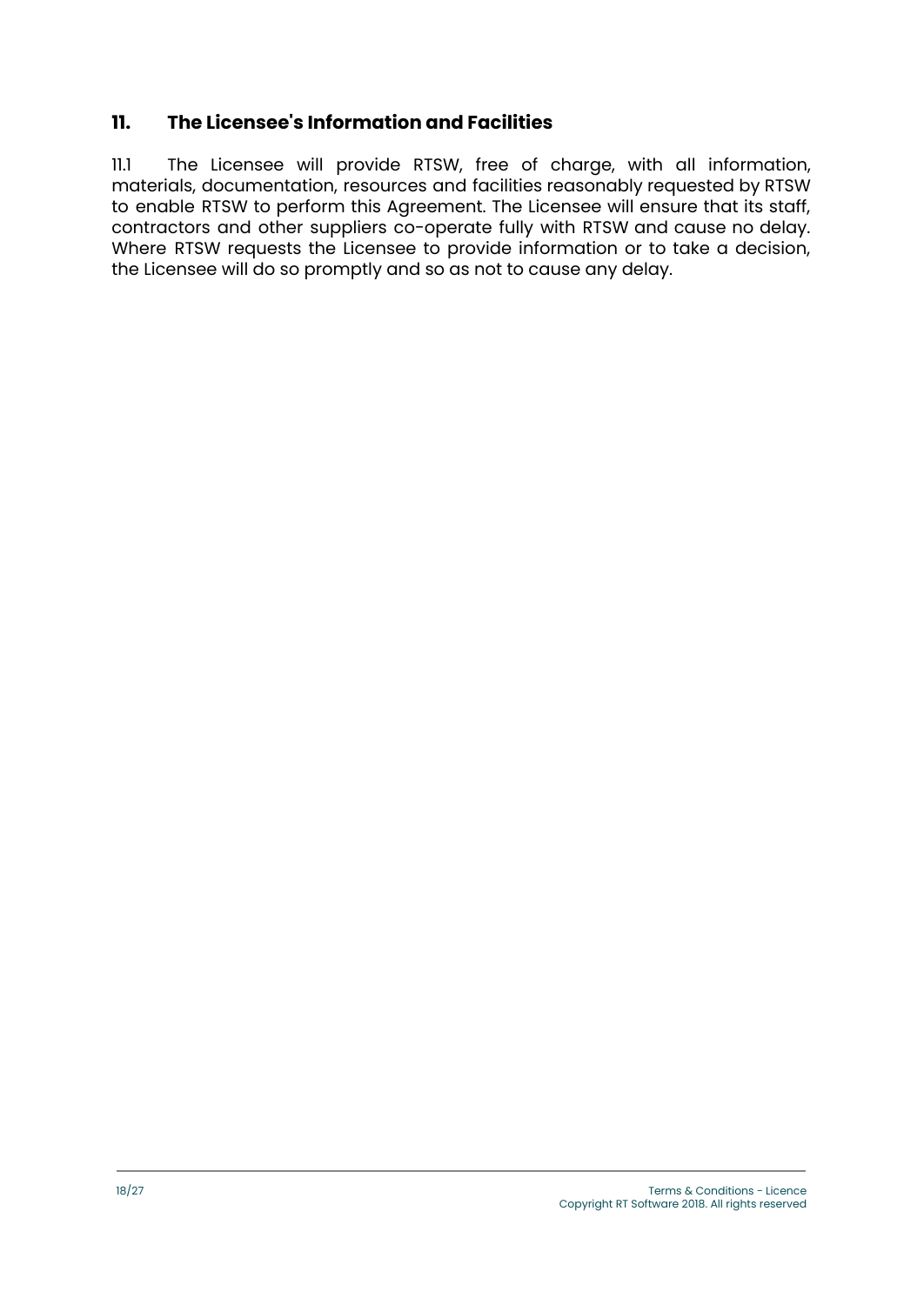#### **12. Entire Agreement & Amendments**

12.1 This Agreement supersedes all earlier agreements, arrangements and understandings between the parties in respect of its subject matter, and constitutes the complete agreement between them relating to that subject matter. No addition to, or modification of, any provision of this Agreement will be binding on either party unless recorded in writing and signed by a duly authorised representative of each of them.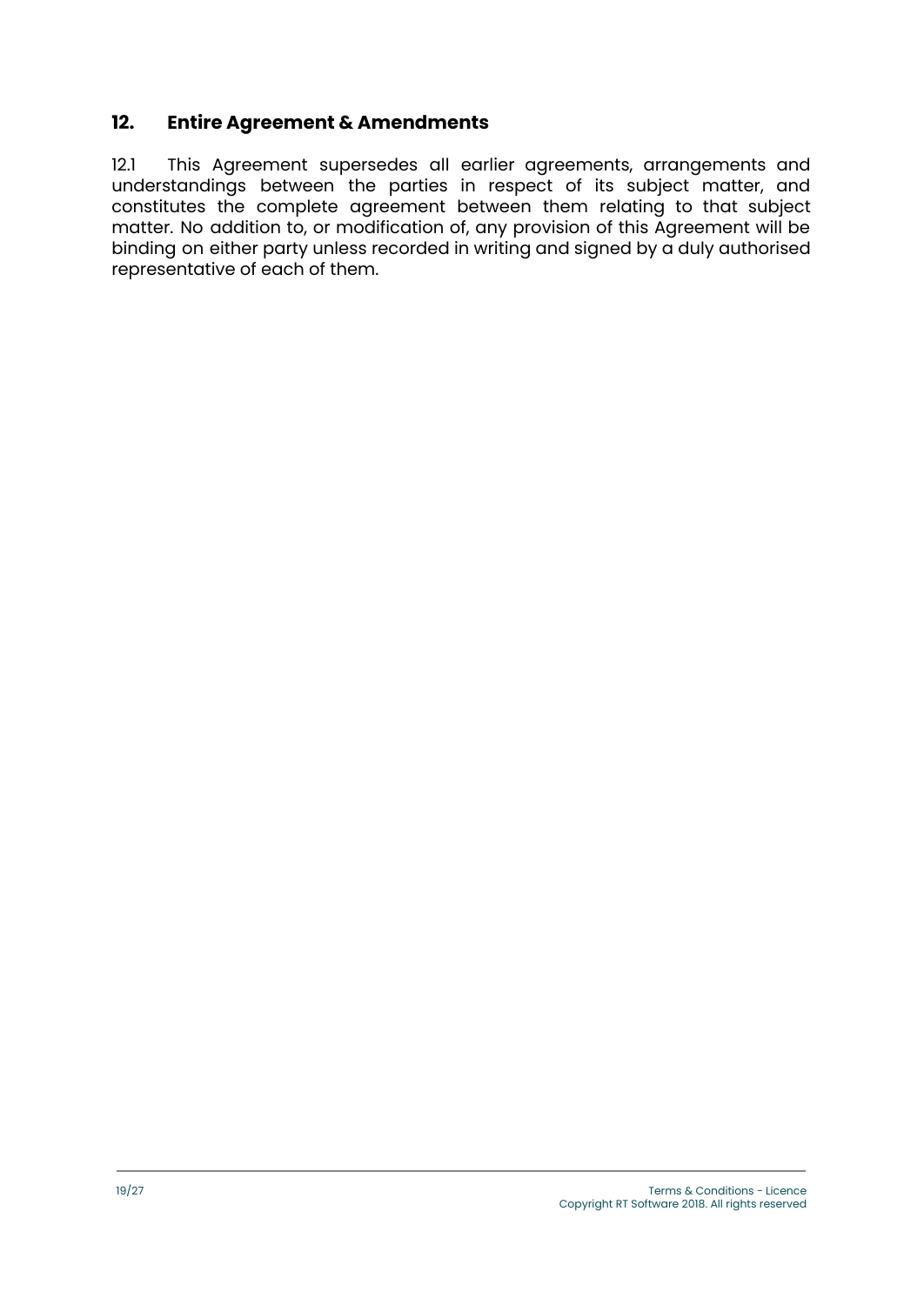#### **13. Notices**

13.1 All notices given by RTSW under this Agreement will be in writing and be sent to address of given by the Licensee for the delivery of the Dongle, or any other address which the Licensee may designate by notice given to RTSW in accordance with this Condition 13. Any notice given by the Licensee under this Agreement must be in writing and sent to RTSW's registered office or any other address which RTSW may designate by notice given to the Licensee in accordance with this Condition 13. Any notice may be delivered personally, or by first class pre-paid letter and will be deemed to have been served: if by hand, when delivered; if by first class post, 48 hours after posting.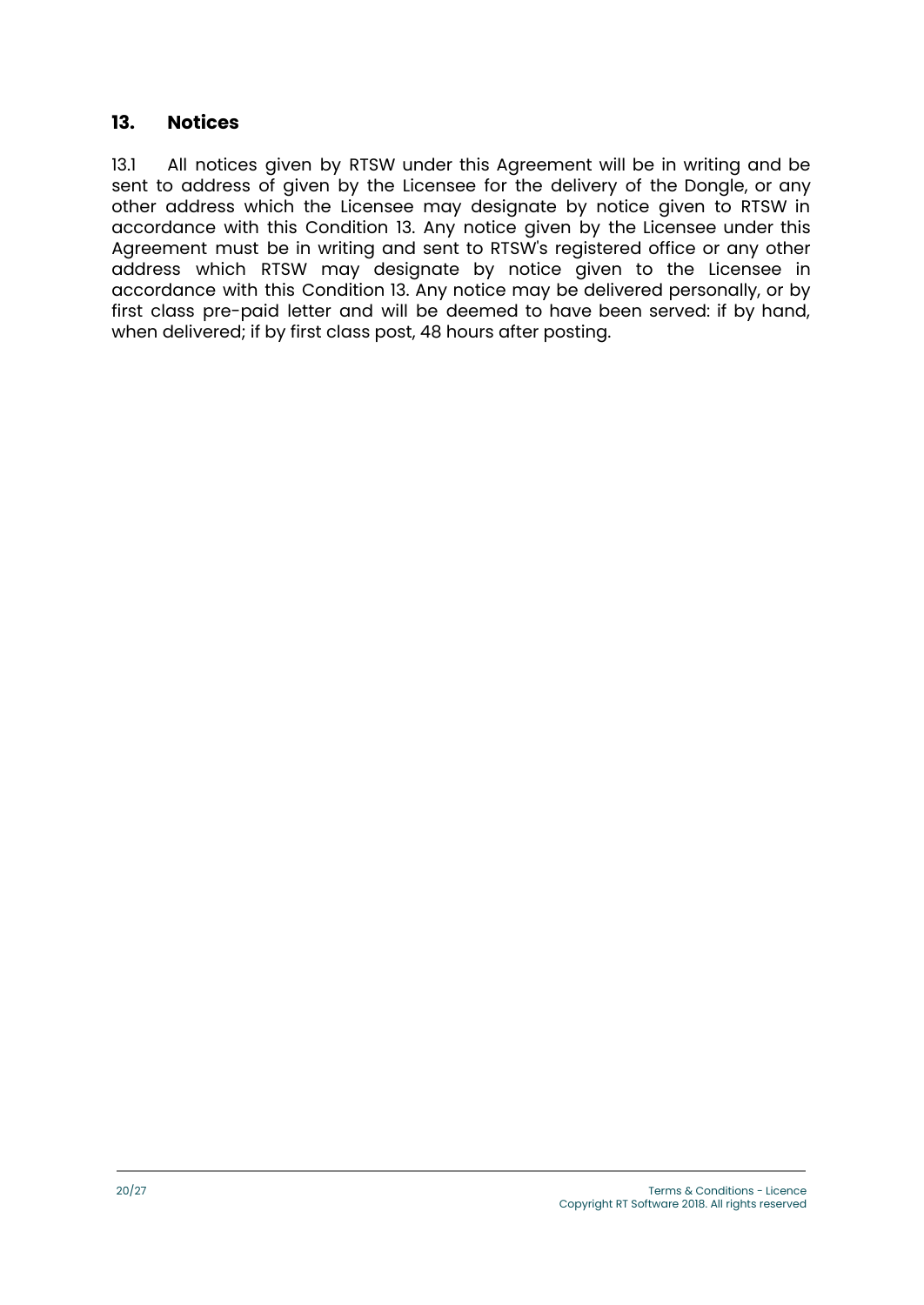## **14. Limitations and Exclusions of Liability**

14.1 Subject to Condition 14.5, RTSW's total liability in connection with the Software and its performance or non-performance of this Agreement, whether in contract, or tort (including negligence) or arising in any other way, will not exceed the fees the Licensee has paid to RTSW under this Agreement at the time the Licensee notifies RTSW of the claim or potential claim.

14.2 Despite anything else contained in this Agreement (except Condition 14.5), RTSW will not be liable to the Licensee for any loss of profits, loss of savings, loss of use, loss of business, loss of opportunity, loss or spoiling of data, loss of contracts, in any case whether direct or indirect, or for any indirect or consequential loss, whether arising from negligence, or breach of contract, or in any other way, even if RTSW had been advised of, or knew of, the likelihood of that loss or type of loss arising.

14.3 Because of the uncertainty of future events and circumstances RTSW does not guarantee that its forecasts, projections, advice, recommendations or the contents of any report, presentation or other document will be achievable, and the Licensee acknowledges that RTSW gives the same to address specific circumstances at the time. All information which RTSW supplies is supplied in good faith, but the accuracy and completeness of any information obtained from, or based on, information obtained from the Licensee or any third party is not warranted by RTSW. It is not within the scope of RTSW's obligations to enquire as to, or to verify, the accuracy or completeness of that information.

14.4 The Licensee acknowledges that the above limitations of and exclusions on RTSW's liability are reasonable in the light of RTSW's insurance arrangements and that RTSW is willing to accept a higher limitation on its liability provided it is able to obtain full insurance cover for its liabilities and the Licensee pays the costs of obtaining and maintaining any increased cover.

14.5 Nothing in this Agreement limits or excludes RTSW's liability under Condition 8.2 for death or personal injury caused by its negligence, or for fraud, or affects any of the Licensee's statutory rights as a consumer.

14.6 The Software has been developed for use with the Equipment. RTSW will not be liable for any failure to operate with any equipment, software or systems software other than the Equipment or for any degradation in performance or reduction in functionality caused by the use of the Software with any equipment other than the Equipment.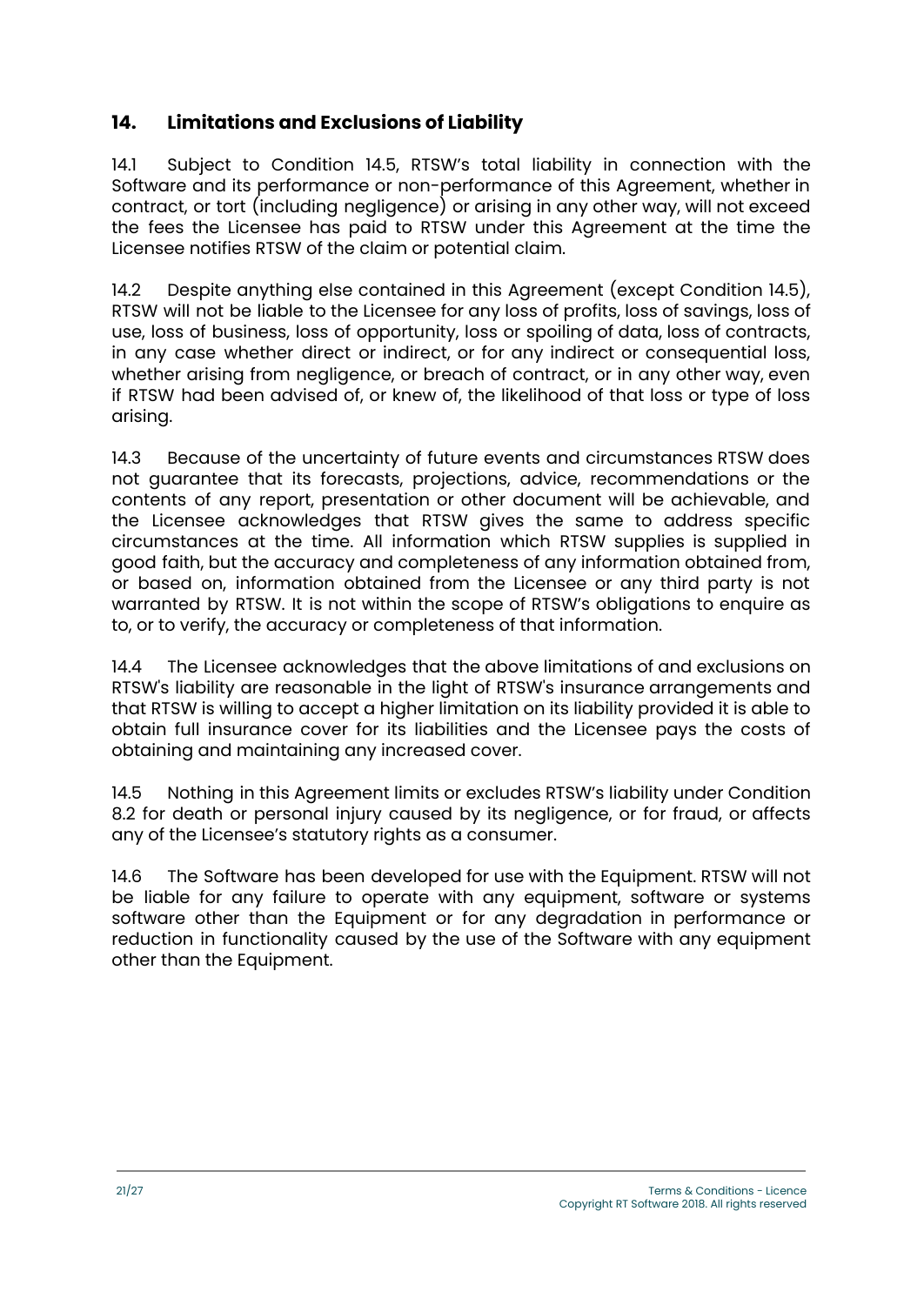#### **15. Delays**

15.1 Despite anything else contained in this Agreement, RTSW will not be liable for any delay in performing or failure to perform its obligations caused by circumstances beyond its control (including, without limitation, any act or omission on the Licensee's part or on the part of any third party, and any bug, defect, error, fault or deficiency in any software or data not provided by RTSW or developed by or on behalf of the Licensee, or in any equipment), and RTSW will be granted a reasonable extension of time for the performance of its obligations.

15.2 RTSW will endeavour to comply with any timetable, project plan or dates which it has given to the Licensee for the performance of this Agreement but they are estimates only, and RTSW will not be liable for any delay or failure to supply or perform in accordance with that timetable or project plan, or those dates.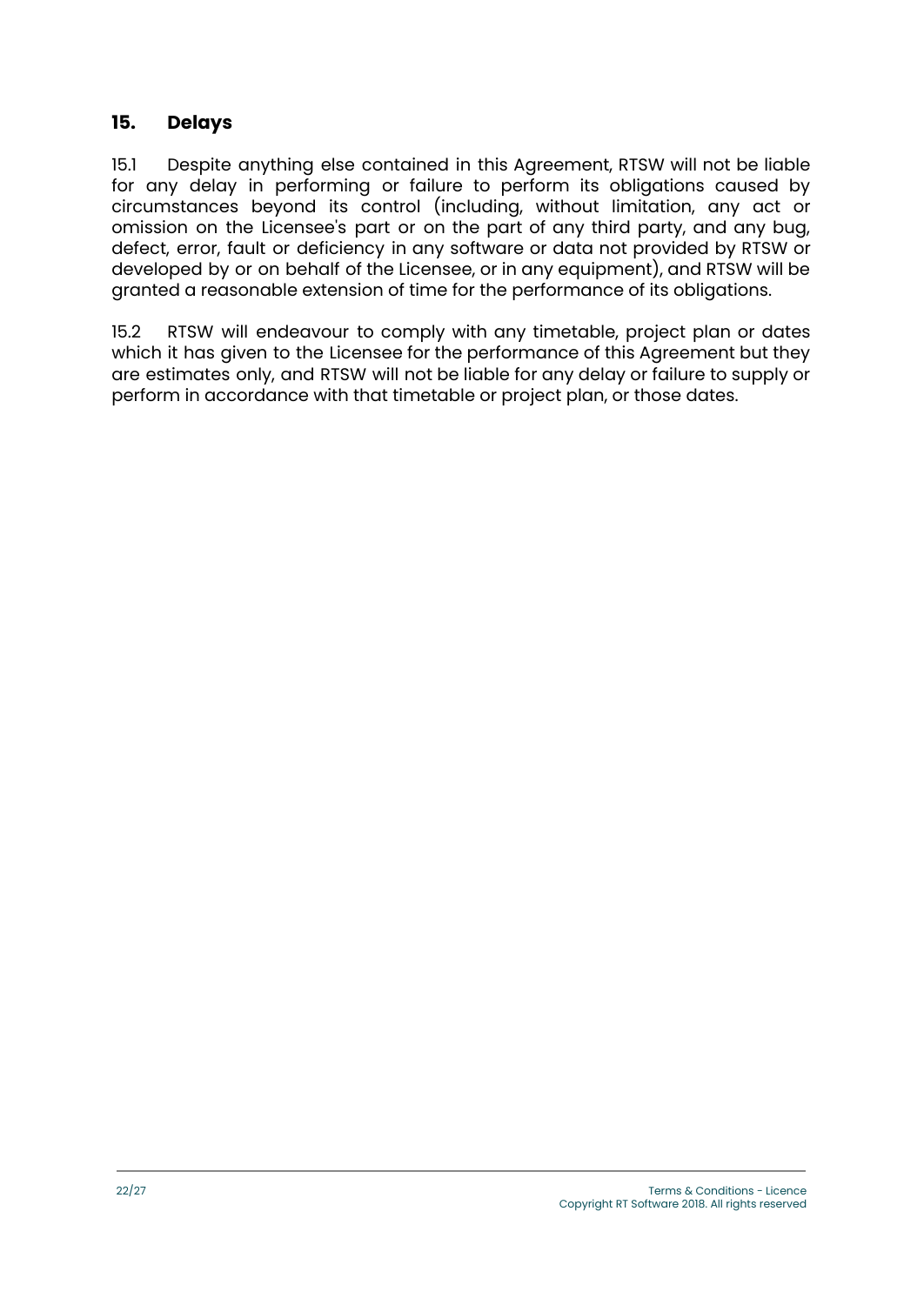# **16. Assignment**

16.1 The Licensee may not assign, or transfer, or sub-contract this Agreement or any of its rights or obligations under it, whether in whole or in part, without first obtaining RTSW's written consent.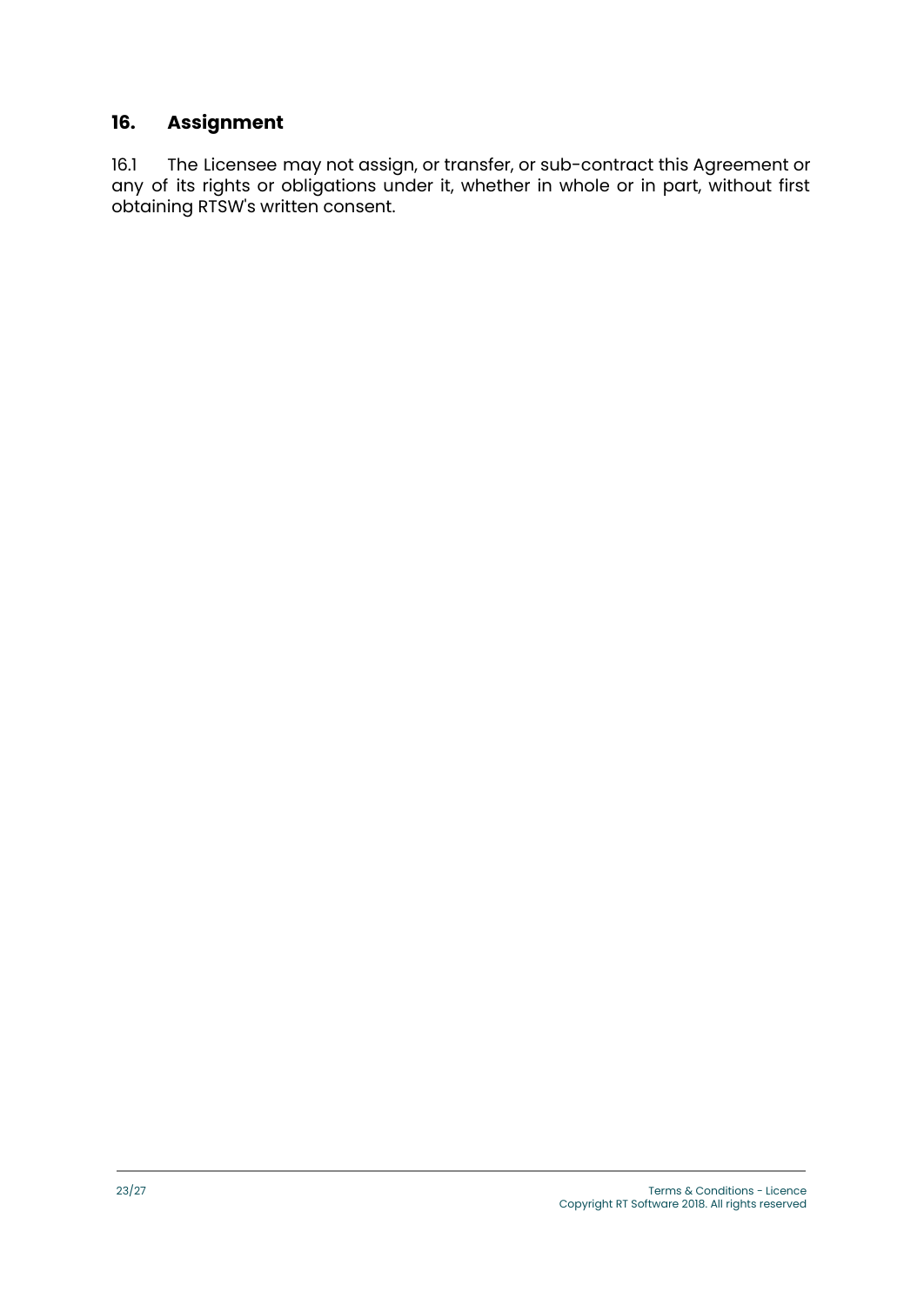# **17. Severability**

17.1 If any part of this Agreement is held to be illegal, invalid or unenforceable, the legality, validity and enforceability of the remainder of this Agreement will not be affected.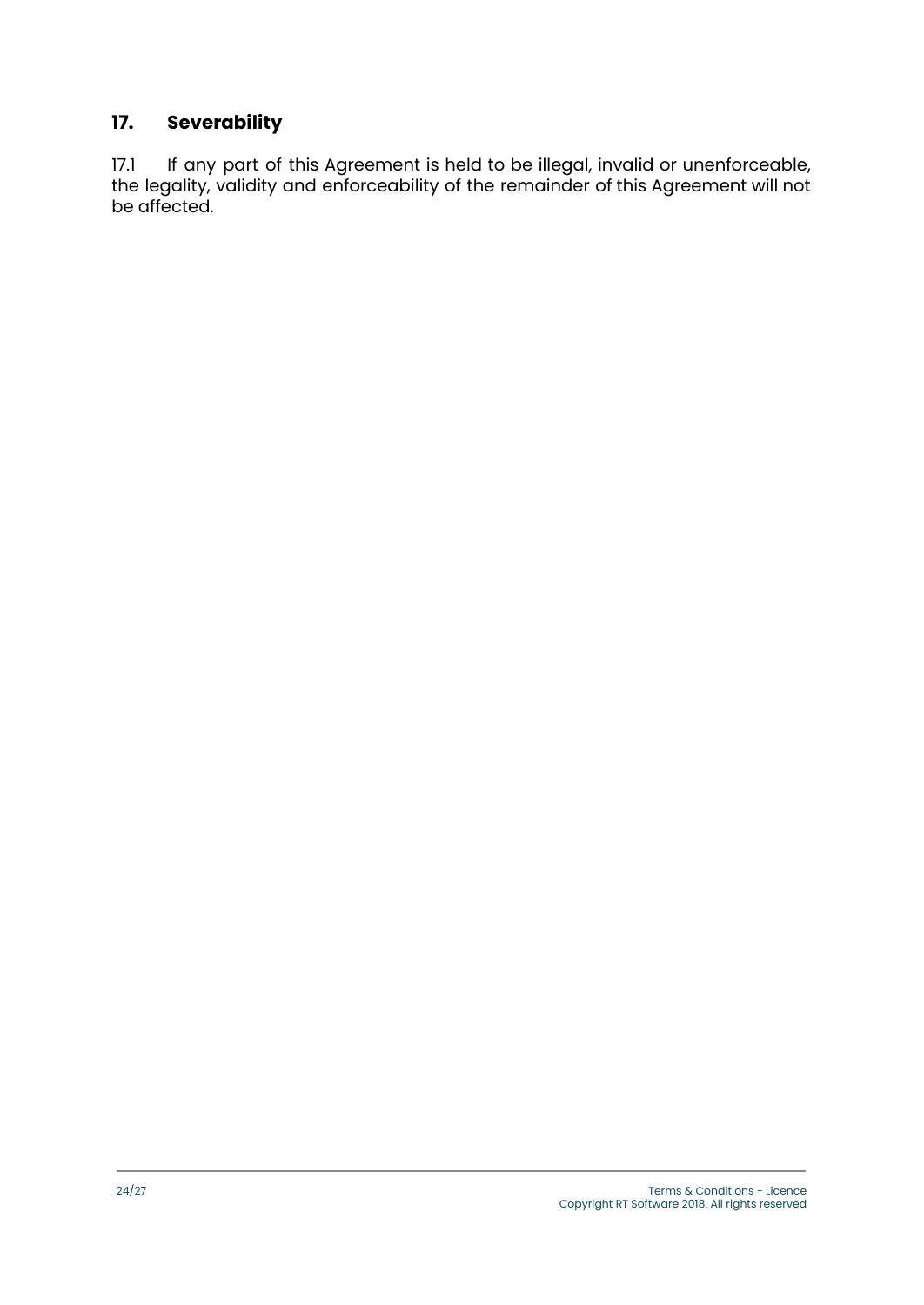#### **18. Waiver**

18.1 No forbearance or delay by either party in enforcing its rights will prejudice or restrict those rights. No waiver of any right will operate as a waiver of any later right or breach. No right, power or remedy conferred on, or reserved to, either party is exclusive of any other right, power or remedy available to it, and each of those rights, powers, and remedies is cumulative.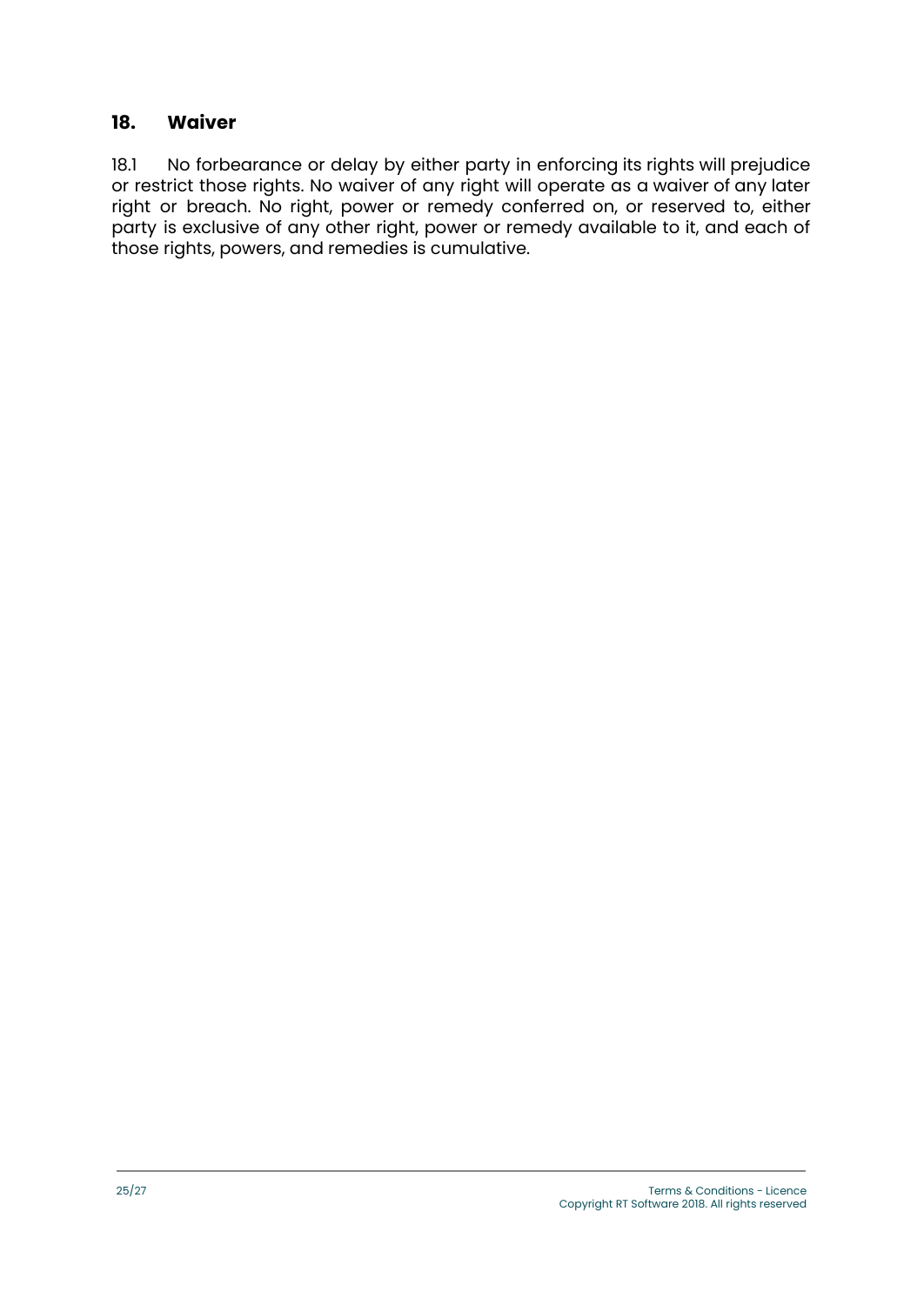#### **19. Law**

19.1 This Agreement and its validity are governed by, and this Agreement is to be construed in accordance with, the laws of England & Wales The Licensee agrees to submit to the jurisdiction of the Courts of England and Wales or any other courts of RTSW's choosing.